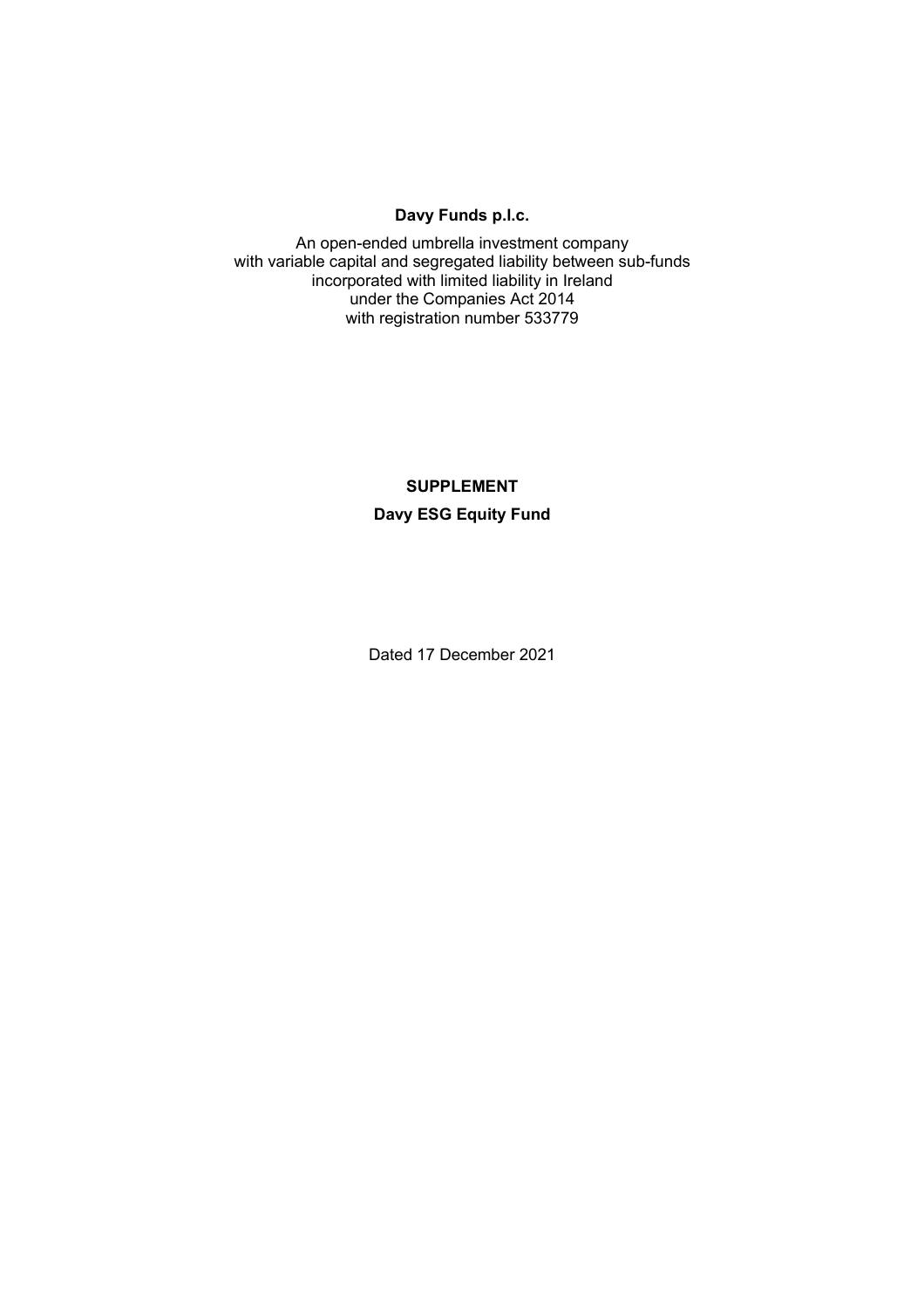### **1 IMPORTANT INFORMATION**

\_\_\_\_\_\_\_\_\_\_\_\_\_\_\_\_\_\_\_\_\_\_\_\_\_\_\_\_\_\_\_\_\_\_\_\_\_\_\_\_\_\_\_\_\_\_\_\_\_\_\_\_\_\_\_\_\_\_\_\_\_\_\_\_\_\_\_\_\_\_\_\_\_\_\_\_\_

**The Directors (whose names appear under the heading "Management of the Company – Directors" in the Prospectus), accept responsibility for the information contained in this Supplement and the Prospectus. To the best of the knowledge and belief of the Directors (who have taken all reasonable care to ensure that such is the case) the information contained in this Supplement and in the Prospectus is in accordance with the facts and does not omit anything likely to affect the import of such information. The Directors accept responsibility accordingly.** 

**Shareholders should note that all the fees and expenses of the Fund may be charged to the capital of the Fund. Thus on redemption of holdings shareholders may not receive back the full amount invested and this will have the effect of lowering the capital value of the shareholders investment.** 

**Shareholders should note that dividends will be paid out of capital, therefore capital may be eroded, distribution is achieved by forgoing the potential for future capital growth and this cycle may continue until all capital is depleted.** 

This Supplement contains information relating specifically to Davy ESG Equity Fund (the "**Fund**"), a Fund of Davy Funds p.l.c. (the "**Company**"), an open-ended umbrella fund with segregated liability between sub-funds authorised by the Central Bank as a UCITS pursuant to the Regulations.

**This Supplement forms part of and should be read in the context of and in conjunction with the Prospectus for the Company dated 17 December 2021 (the "Prospectus").** 

**The Fund is suitable for investors who are prepared to accept a high level of volatility.** 

**An investment in the Fund should not constitute a substantial proportion of an investment portfolio and may not be appropriate for all investors** 

**As the price of Shares in each Fund may fall as well as rise, the Company shall not be a suitable investment for an investor who cannot sustain a loss on their investment.** 

**The Fund may invest in Financial Derivative Instruments ("FDI") for currency hedging and efficient portfolio management purposes. (See "Borrowing and Leverage; Leverage" below for details of the leverage effect of investing in FDI).**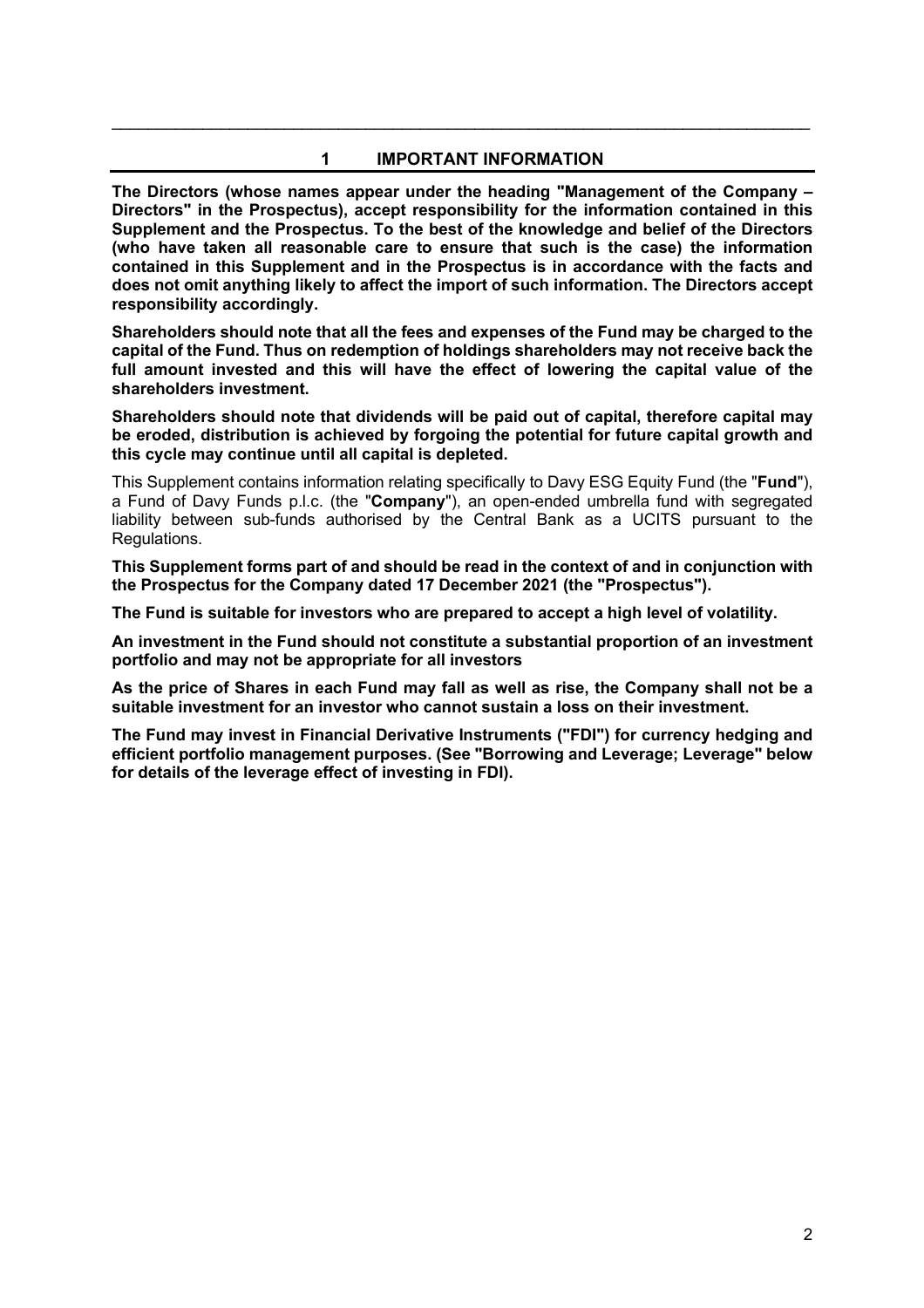### **2 DEFINITIONS**

 $\mathcal{L}_\mathcal{L} = \mathcal{L}_\mathcal{L} = \mathcal{L}_\mathcal{L} = \mathcal{L}_\mathcal{L} = \mathcal{L}_\mathcal{L} = \mathcal{L}_\mathcal{L} = \mathcal{L}_\mathcal{L} = \mathcal{L}_\mathcal{L} = \mathcal{L}_\mathcal{L} = \mathcal{L}_\mathcal{L} = \mathcal{L}_\mathcal{L} = \mathcal{L}_\mathcal{L} = \mathcal{L}_\mathcal{L} = \mathcal{L}_\mathcal{L} = \mathcal{L}_\mathcal{L} = \mathcal{L}_\mathcal{L} = \mathcal{L}_\mathcal{L}$ 

#### **Base Currency** means Euro;

**Business Day** means any day (other than a Saturday, Sunday or public holiday) on which commercial banks are open for business in Dublin and/or such other day or days as may be determined by the Directors from time to time and as notified to Shareholders in advance;

**Dealing Day** means each Business Day and/or such other day or days as the Directors may in their absolute discretion determine and notify in advance to Shareholders provided that there shall be at least two Dealing Days in each Month (with at least one Dealing Day per two week period);

**Dealing Deadline** in respect of subscriptions and repurchases means 16.00 p.m. (Irish time) on the Business Day immediately preceding the relevant Dealing Day, or such other time for the relevant Dealing Day as may be determined by Directors and notified in advance to Shareholders provided always that the Dealing Deadline is no later than the Valuation Point;

**Distribution Date** means the date or dates by reference to which a distribution may at the option of the Investment Manager be declared which shall usually be 30 September and 31 March in each year;

**Investment Grade** means any investment with a rating of at least Baa3 from Moody's BBB- from Standard & Poor's or BBB – from Fitch or higher;

**Investment Manager** means Davy Global Fund Management Limited;

**Manager** means Davy Global Fund Management Limited or such other person as may be designated, in accordance with the Central Bank Rules, as the Company's fund management company;

**Minimum Fund Size** means €5,000,000 or such other amount as the Directors may in their absolute discretion determine;

**Minimum Shareholding** means €500 or such other amount as the Directors may in their absolute discretion determine;

**Settlement Date** in respect of subscriptions and redemptions respectively shall have the meaning outlined in the section entitled "**Key Information for Buying and Selling Shares**" below;

**Valuation Point** means the close of business in the relevant market where assets are listed or traded on the first Business Day immediately preceding the relevant Dealing Day by reference to which the Net Asset Value per Share of the Fund is determined provided such point will in no case precede the close of business in the relevant market that closes first on the relevant Business Day.

All other defined terms used in this Supplement shall have the same meaning as in the Prospectus.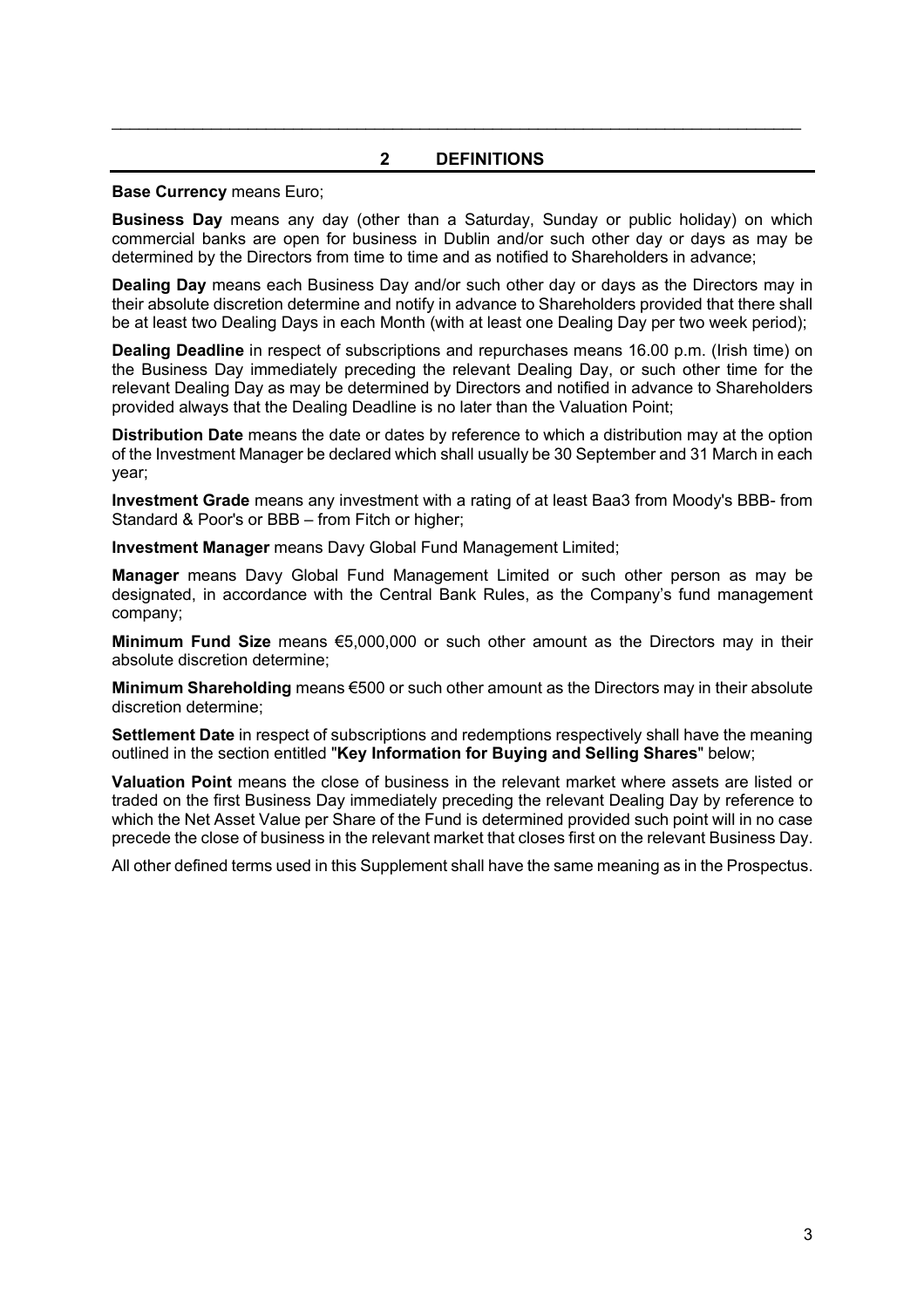# **3 INFORMATION ON THE FUND**

\_\_\_\_\_\_\_\_\_\_\_\_\_\_\_\_\_\_\_\_\_\_\_\_\_\_\_\_\_\_\_\_\_\_\_\_\_\_\_\_\_\_\_\_\_\_\_\_\_\_\_\_\_\_\_\_\_\_\_\_\_\_\_\_\_\_\_\_\_\_\_\_\_\_\_\_\_

# 3.1 **Investment Objective, Investment Policies and Investment Strategy**

### (a) **Investment Objective**

The investment objective of the Fund is to achieve long-term capital growth by investing, on a global basis, primarily in equities of companies that meet the social, environmental and ethical criteria as described in the Investment Policies below.

There can be no assurance that the Fund will achieve its investment objective.

### (b) **Investment Policies**

The Fund intends to invest primarily in equities of high-quality companies whose ESG profiles rank at the higher end of a scale provided by an external third-party data provider. These ratings are used to indicate the ESG performance of companies in the Fund's investment universe. The Fund will invest at least 65% of its equity holdings in equities of companies which score in the top three gradings of a seven-point rating system (AAA, AA and A). The Fund will not invest in any asset eligible for such a rating which scores in the bottom grading (CCC) and will dispose of any investment it may hold that is downgraded to this level within a time period which ensures that such disposal occurs in the best interests of the Fund.

In selecting companies for investment by the Fund, the Investment Manager will also apply an exclusionary screen (based on ethical criteria set by the Investment Manager in consultation with the Ethical Advisory Committee described below) in order to avoid investing in any companies that:

- are primarily involved in the following activities: armaments, alcohol, gambling, tobacco, the manufacturing of abortifacients and pornography;
- contribute to unethical acts or omissions, such as companies that violate fundamental humanitarian principles or violate human rights;
- conduct or commission animal testing for cosmetic or toiletry purposes or make use of child labour; and/or
- derive more than 10% of their revenue from the production of thermal coal;

# (the "**Exclusionary Screen**").

Where any equity investment held by the Fund, which at the time of acquisition is consistent with the ethical criteria underpinning the Exclusionary Screen, subsequently, in the Investment Manager's opinion, is not consistent with these ethical criteria, the Investment Manager will dispose of such investment within a time period which ensures that such disposal occurs in the best interests of the Fund.

The Investment Manager meets with an ethical advisory committee which consists of externally appointed and appropriately qualified personnel (the "**Ethical Advisory Committee**") on a semiannual basis to discuss whether updates are required to the ethical criteria underpinning the Exclusionary Screen in order to take account of evolving ESG and ethical issues.

The Investment Manager will seek to invest in companies that present attractive risk/reward potential and will seek to reduce risk through geographical and sector diversification. The Fund pursues a long-only strategy and may invest up to 20% of its net assets in Emerging Markets.

The asset allocation of the Fund may vary due to market conditions (i.e., it may be necessary to adjust the balance between equities and cash in order to reflect market conditions), however, as set out above, equities will form the majority of the Fund's investments.

Other investments of the Fund may include commercial paper (i.e., short-term paper (issued by credit institutions)), government and corporate bonds (of Investment Grade which may be of fixed or floating rate) and may include cash deposits.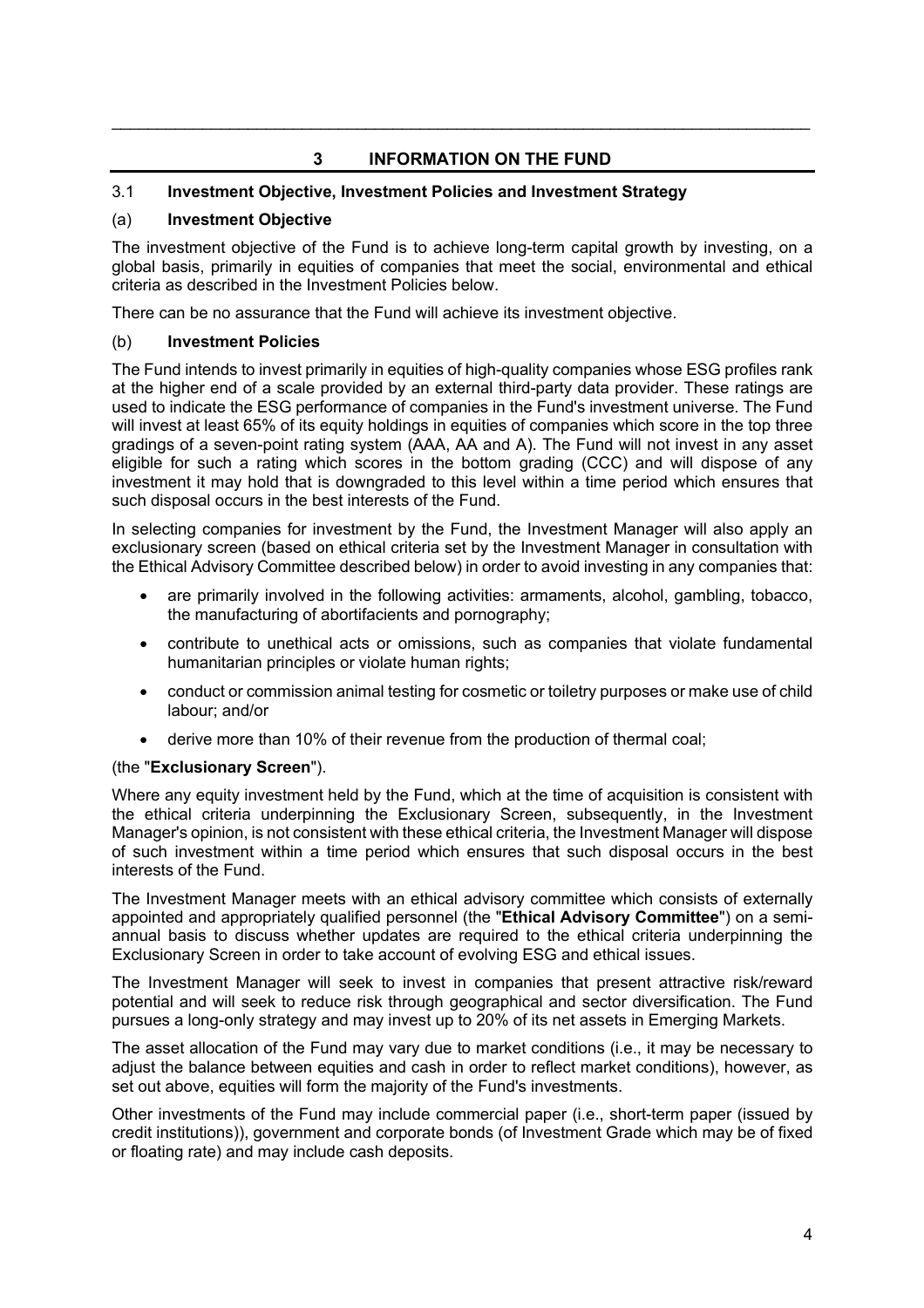Subject to the investment restrictions set out under the heading "**Investment Restrictions**" in the Prospectus and the ESG and ethical investment criteria set out above, the assets of the Fund will be invested in securities that are listed or traded on recognised exchanges on a global basis.

The Fund may, subject to the conditions and limits set out below under the heading "**Investment Restrictions"** in the Prospectus, invest up to 10% of its net assets in other units of UCITS and alternative investment funds as set out in the Central Bank Guidance on UCITS Acceptable Investments in Other Investment Funds.

Additionally, the Fund may use Financial Derivative Instruments for efficient portfolio management and currency hedging purposes as described in section 3.2 below.

### (c) **Investment Strategy**

The Investment Manager takes an investment approach which utilises a combination of both quantitative and fundamental analysis. The Fund is managed using a disciplined and structured investment process.

The initial stage of the investment process involves the application of a proprietary multi-factor Quality Model to identify high-quality companies. The Exclusionary Screen is then applied to ensure that the Fund does not invest in controversial industries (described above). The ESG rating is obtained in respect of potential investments and any investment ranking CCC or below is excluded from the Fund's investable universe. This screening process typically narrows the universe of potential Fund investments to a sub-set of stocks.

The Investment Manager undertakes fundamental research on the candidates within the investable universe. This involves industry/sector research, company analysis and valuation work. The Investment Manager looks to identify the key growth drivers of the sector and business, the competitive landscape, the strategic outlook for the company and the potential risks. Where possible, the Investment Manager will also look to meet company management, competitors, and suppliers. Valuation analysis is also performed in order to identify a fair value for potential investments.

Following the quantitative and fundamental analysis, the Investment Manager will endeavour to construct a balanced global portfolio of 40 to 70 stocks. The portfolio is primarily built using an active, bottom-up approach. Geographic and sector weightings are regularly reviewed to ensure that the Fund remains suitably diversified from a risk perspective.

#### 3.2 **Use of Derivatives and Efficient Portfolio Management Techniques**

The Fund may engage in transactions in FDI for currency hedging and efficient portfolio management purposes and/or to protect against currency exchange risks within the conditions and limits laid down by the Central Bank from time to time. The Investment Manager will look to ensure that the techniques and instruments used are economically appropriate in that they will be realised in a cost-effective way. Such transactions may include foreign exchange transactions which alter the currency characteristics of transferable securities held by the Fund. Such techniques and instruments (details of which are outlined below) are options and forward foreign exchange contracts.

Warrants, share purchase rights and convertible securities will not be directly acquired but may be issued to the Fund pursuant to its investment in a particular security and, in such cases, may be retained for the purposes of efficient portfolio management and traded or exercised when considered appropriate.

#### *Options*

An option contains the right to buy or sell a specific quantity of a specific asset at a fixed price at or before a specified future date. There are two forms of options: put or call options. Put options are contracts sold for a premium that give to the buyer the right, but not the obligation, to sell to the seller a specified quantity of a particular asset (or financial instrument) at a specified price. Call options are similar contracts sold for a premium that give the buyer the right, but not the obligation, to buy from the seller a specified quantity of a particular asset (or financial instrument) at a specified price. Options may also be cash-settled. The Fund may use such instruments to hedge against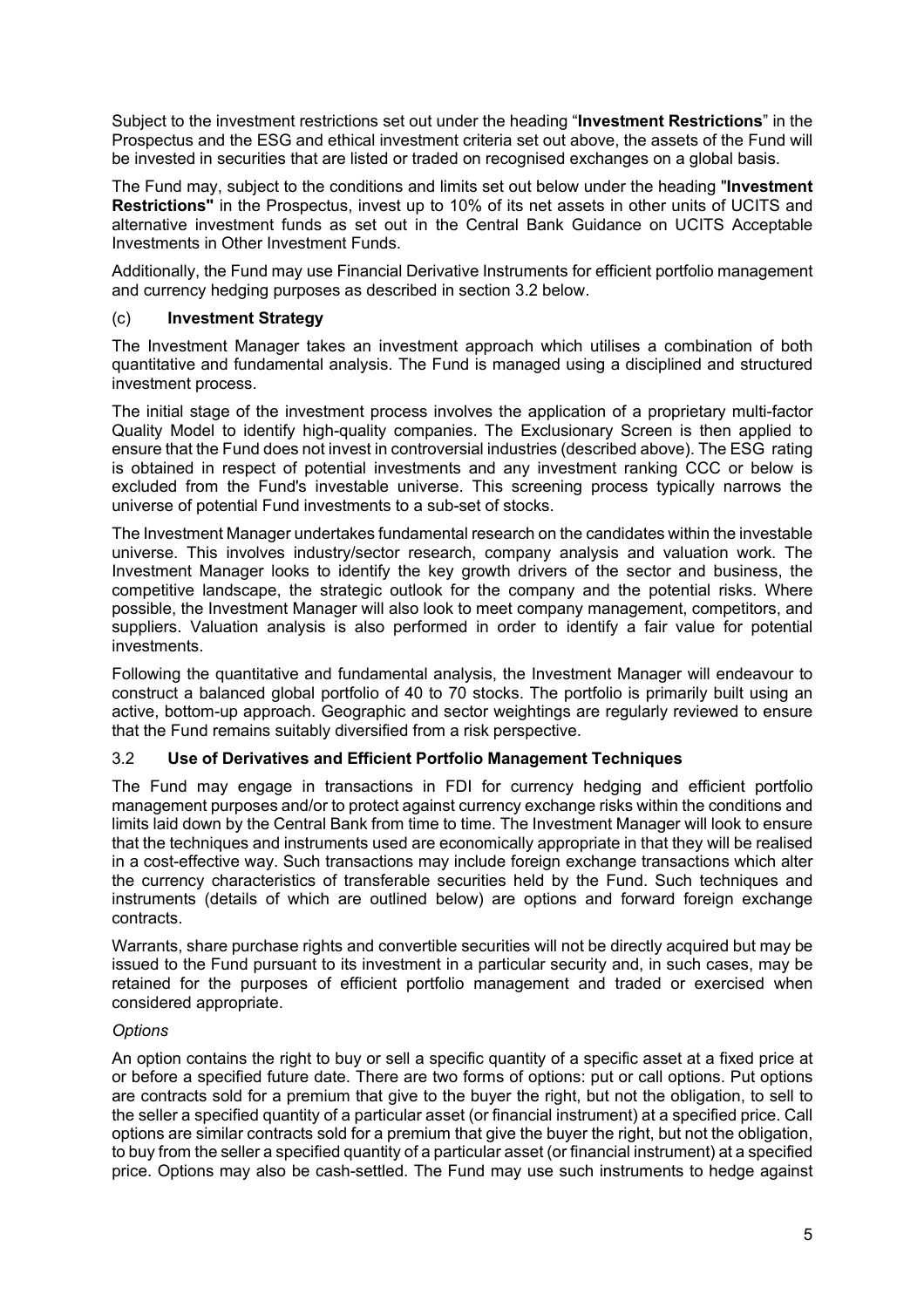market risk or gain exposure to relevant underlying equity or equity related security. Any option entered into by the Fund will be in accordance with the limits prescribed by the law.

### *Forwards*

Forward currency contracts could be used to hedge against currency risk that has resulted from assets held by the Fund that are not in the Base Currency. The Fund, may, for example, use forward currency contracts by selling forward a foreign currency against the Base Currency to protect the Fund from foreign exchange rate risk that has arisen from holding assets in that currency.

Direct and indirect operational costs and/or fees (which do not include hidden revenue) arising from use of FDIs for EPM purposes may be deducted from the revenue delivered to the Company. Such costs and/or fees are payable to the relevant counterparty to the FDI in question and such counterparty may or may not be related to the Investment Manager or the Depositary. All revenues generated from such FDIs, net of direct and indirect operational costs, will be returned to the Company.

Collateral or margin may be passed by the Fund to a counterparty or broker in respect of OTC FDI transaction. Please refer to the section of the Prospectus entitled "**Collateral Policy**" for further details.

The use of FDI and efficient portfolio management techniques for the purposes outlined above will expose the Fund to the risks disclosed under the section of the Prospectus entitled "**Risk Factors**".

### 3.3 **Borrowing and Leverage**

### (a) Borrowing

The Company may only borrow on a temporary basis for the account of the Fund and the aggregate amount of such borrowings may not exceed 10% of the Net Asset Value of the Fund. In accordance with the provisions of the Regulations, the Company may charge the assets of the Fund as security for borrowings of the Fund.

# (b) Leverage

The Fund may utilise FDI as referred to in the section headed "**Use of Derivatives and Efficient Portfolio Management Techniques**" above. The Fund will use the commitment approach to measure market risk and calculate its exposures. The total expected level of leverage of the Fund as a result of its investments shall not exceed 100% of its Net Asset Value.

The Investment Manager does not expect the use of FDI to significantly increase the Fund's risk profile.

The expected level of leverage range is calculated based on the sum of the absolute value of notionals of the derivatives used, in accordance with the requirements of the Central Bank. This figure does not take into account any netting and hedging arrangements that the Fund has in place at any time even though these netting and hedging arrangements are used for risk reduction purposes and is therefore not a risk-adjusted method of measuring leverage which means this figure is higher than it otherwise would be if such netting and hedging arrangements were taken into account. As these netting and hedging arrangements, if taken into account, may reduce the level of leverage, this calculation may not provide an accurate measure of the Fund's actual leverage position.

The Company on behalf of the Fund has filed with the Central Bank its risk management process which enables it to accurately measure, monitor and manage the various risks associated with the use of FDI. Any FDI not included in the risk management process will not be utilised until such time as a revised submission has been provided to the Central Bank. The Company will, on request, provide supplementary information to Shareholders relating to the risk management methods employed, including the quantitative limits that are applied and any recent developments in the risk and yield characteristics of the main categories of investments.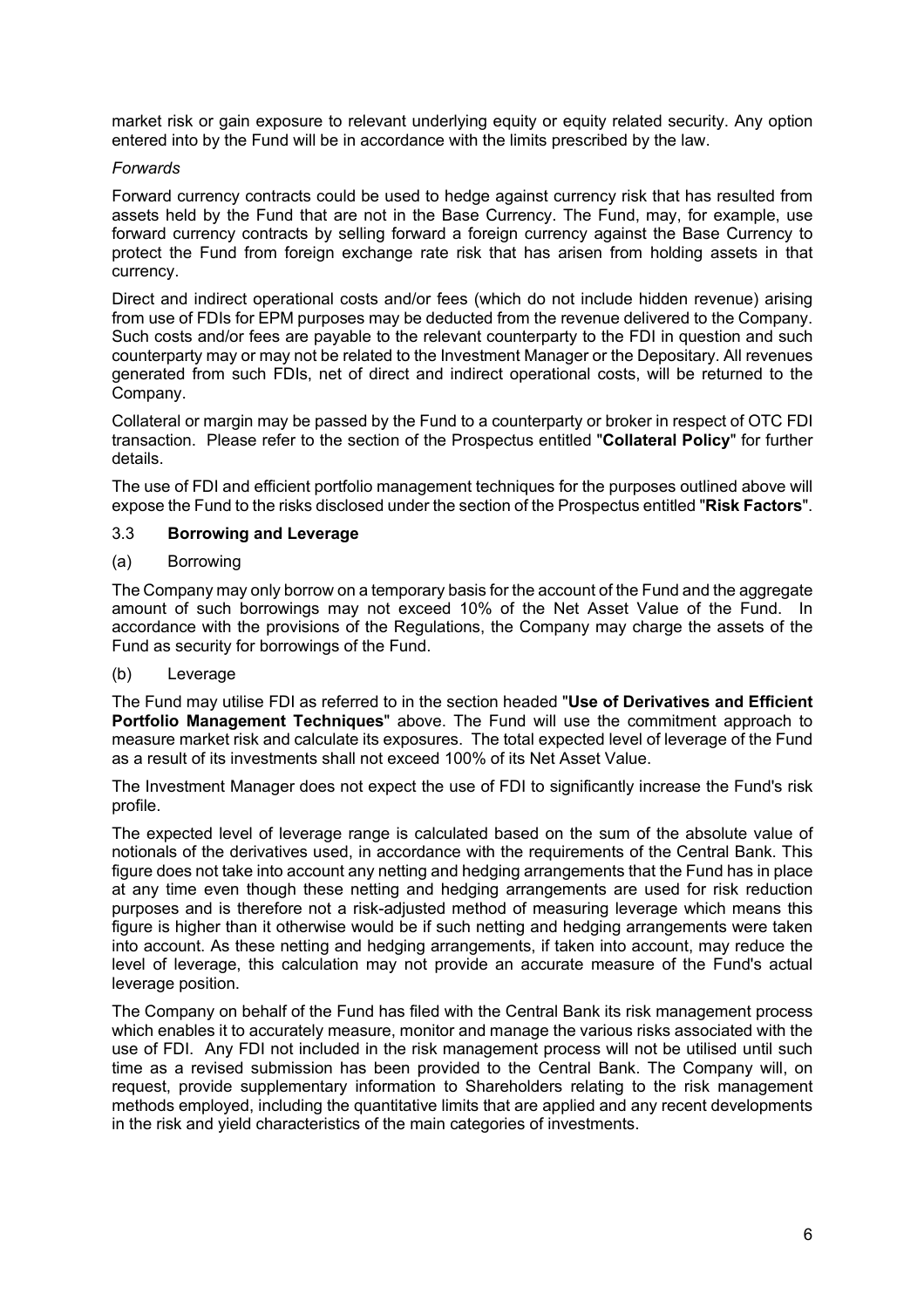# 3.4 **Investment Restrictions**

Investors must note that the Company and the Fund adhere to the restrictions and requirements set out under the Regulations, as may be amended from time to time. These are set out in Appendix I to the Prospectus.

# 3.5 **Profile of a Typical Investor**

A typical investor will be seeking to achieve a return on their investment in the medium to long term.

# 3.6 **Risk Factors**

Investors should read and consider the sections of the Prospectus entitled "**Risk Factors**" and "**SFDR-related Disclosures (a) Sustainability Risk**" before investing in the Fund. However, not all of the risks disclosed in the Risk Factors section of the Prospectus will be material to an investment in this particular Fund.

In addition to the above referenced risks, investors should also consider the particular implications of the following risks that are relevant to an investment in the Fund. Fees and expenses of the Fund may be charged to the capital of the Fund. Thus, on redemptions of holdings shareholders may not receive back the full amount invested and this will have the effect of lowering the capital value of their investment. There is a greater risk therefore that capital may be eroded and "income" will be achieved by foregoing the potential for future capital growth of your investment and the value of future returns may also be diminished. Investors should note however that distributions made during the life of the Fund are a form of capital reimbursement.

The Fund may charge fees and expenses to capital where insufficient income has been generated by the Fund to cover the fees and expenses. There is a greater risk therefore that capital may be eroded and "income" will be achieved by foregoing the potential for future capital growth of your investment.

The risks described in the Prospectus should not be considered to be an exhaustive list of the risks which potential investors should consider before investing in the Fund. Potential investors should be aware that an investment in the Fund may be exposed to other risks from time to time.

# 3.7 **Key Information for Buying and Selling Shares**

Details of all share classes are set out in the table below.

The Investment Manager may reject at its discretion any application for Shares in the Fund and may also, at its discretion, redesignate/switch a Shareholder from one Class to another in circumstances where the Shareholder no longer belongs to the category of investors to which that Class is available. The Investment Manager will not charge fees for redesignation/switching undertaken in such circumstances

| <b>Class</b>      | <b>Class</b><br>Currency | Hedged *** | <b>Initial</b><br><b>Offer</b><br>Period/<br><b>Offer</b><br>Period*                                           | <b>Initial</b><br><b>Issue</b><br><b>Price</b>                                                                                                                                      | <b>Minimum</b><br><b>Shareholding</b><br>$**$ | <b>Minimum</b><br><b>Initial</b><br><b>Investmen</b><br>t Amount** | <b>Minimum</b><br><b>Additional</b><br>Investment<br>Amount** |
|-------------------|--------------------------|------------|----------------------------------------------------------------------------------------------------------------|-------------------------------------------------------------------------------------------------------------------------------------------------------------------------------------|-----------------------------------------------|--------------------------------------------------------------------|---------------------------------------------------------------|
| A<br>Accumulating | Euro                     |            | 9.00am<br>(Irish time)<br>20<br>on.<br>December<br>2021<br>to<br>5.00pm<br>(Irish time)<br>on 20 June<br>2022* | The prevailing<br>issue price for<br>the<br>corresponding<br>Share Class in<br>the<br>Davy<br>Ethical Equity<br>Fund, a sub-<br>fund of<br>Davy<br>Equity<br>Trust<br>which will be | €500                                          | €500                                                               | €100                                                          |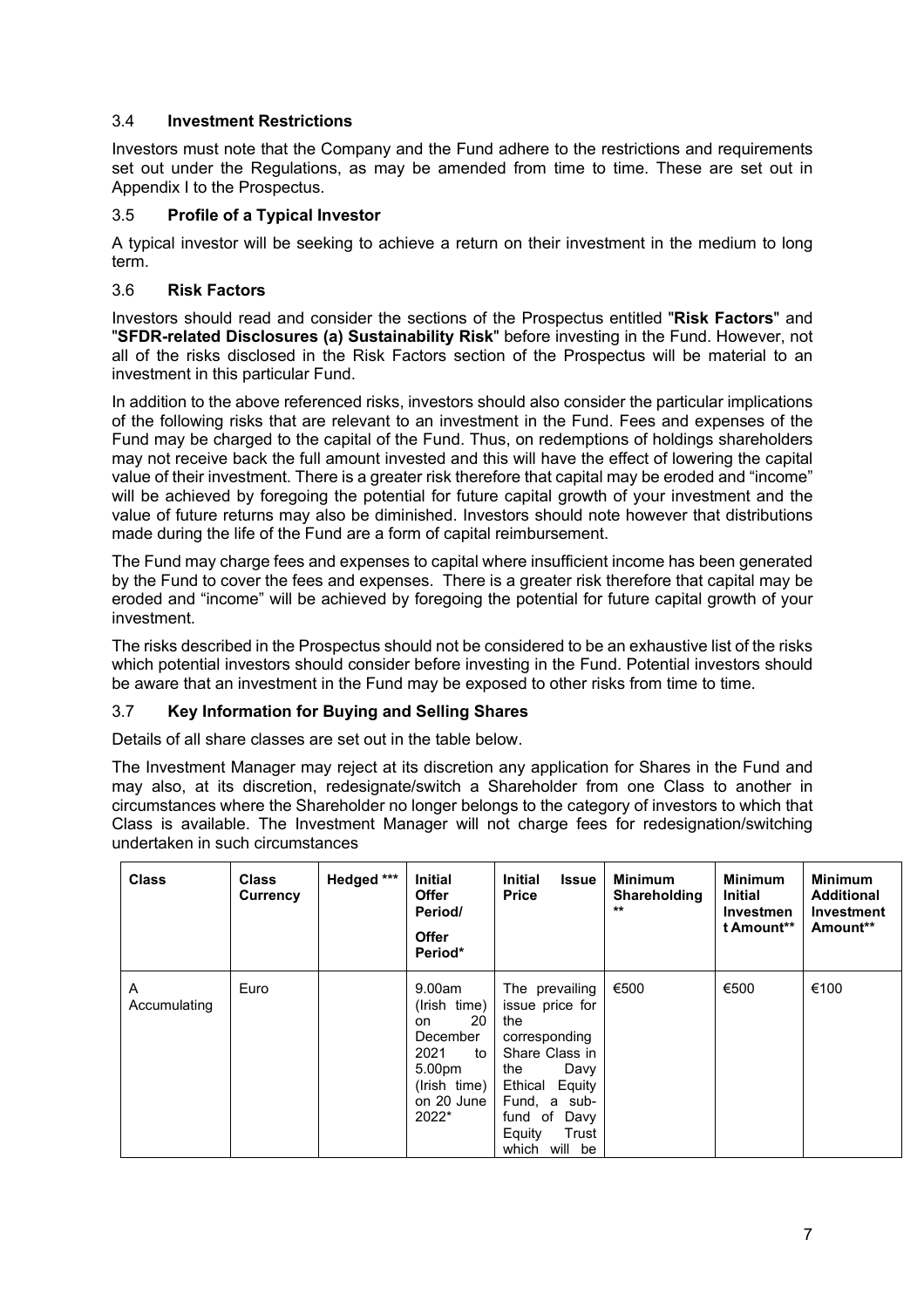| <b>Class</b>                | <b>Class</b><br><b>Currency</b> | Hedged *** | Initial<br><b>Offer</b><br>Period/<br><b>Offer</b><br>Period*                                                 | Initial<br><b>Issue</b><br><b>Price</b>                                                                                                                                                                             | <b>Minimum</b><br>Shareholding<br>$***$ | <b>Minimum</b><br><b>Initial</b><br>Investmen<br>t Amount** | <b>Minimum</b><br><b>Additional</b><br>Investment<br>Amount** |
|-----------------------------|---------------------------------|------------|---------------------------------------------------------------------------------------------------------------|---------------------------------------------------------------------------------------------------------------------------------------------------------------------------------------------------------------------|-----------------------------------------|-------------------------------------------------------------|---------------------------------------------------------------|
|                             |                                 |            |                                                                                                               | available<br>at<br>www.Davy.ie.                                                                                                                                                                                     |                                         |                                                             |                                                               |
| A Distributing              | Euro                            |            | 9.00am<br>(Irish time)<br>20<br>on<br>December<br>2021<br>to<br>5.00pm<br>(Irish time)<br>on 20 June<br>2022* | The prevailing<br>issue price for<br>the<br>corresponding<br>Share Class in<br>the<br>Davy<br>Ethical Equity<br>Fund, a sub-<br>fund of Davy<br>Equity<br>Trust<br>which will be<br>available<br>at<br>www.Davy.je. | €500                                    | €500                                                        | €100                                                          |
| B<br>Accumulating           | Euro                            |            | 9.00am<br>(Irish time)<br>20<br>on<br>December<br>2021<br>to<br>5.00pm<br>(Irish time)<br>on 20 June<br>2022* | The prevailing<br>issue price for<br>the<br>corresponding<br>Share Class in<br>Davy<br>the<br>Ethical Equity<br>Fund, a sub-<br>fund of Davy<br>Equity<br>Trust<br>which will be<br>available<br>at<br>www.Davy.ie. | €500                                    | €500                                                        | €100                                                          |
| <b>B</b> Distributing       | Euro                            |            | 9.00am<br>(Irish time)<br>on<br>20<br>December<br>2021<br>to<br>5.00pm<br>(Irish time)<br>on 20 June<br>2022* | The prevailing<br>issue price for<br>the<br>corresponding<br>Share Class in<br>Davy<br>the<br>Ethical Equity<br>Fund, a sub-<br>fund of Davy<br>Equity<br>Trust<br>which will be<br>available<br>at<br>www.Davy.ie. | €500                                    | €500                                                        | €100                                                          |
| $\mathbf C$<br>Accumulating | Euro                            |            | 9.00am<br>(Irish time)<br>on<br>20<br>December<br>2021<br>to<br>5.00pm<br>(Irish time)<br>on 20 June<br>2022* | The prevailing<br>issue price for<br>the<br>corresponding<br>Share Class in<br>Davy<br>the<br>Ethical Equity<br>Fund, a sub-<br>fund of Davy<br>Equity<br>Trust<br>which will be<br>available<br>at<br>www.Davy.ie. | €500                                    | €500                                                        | €100                                                          |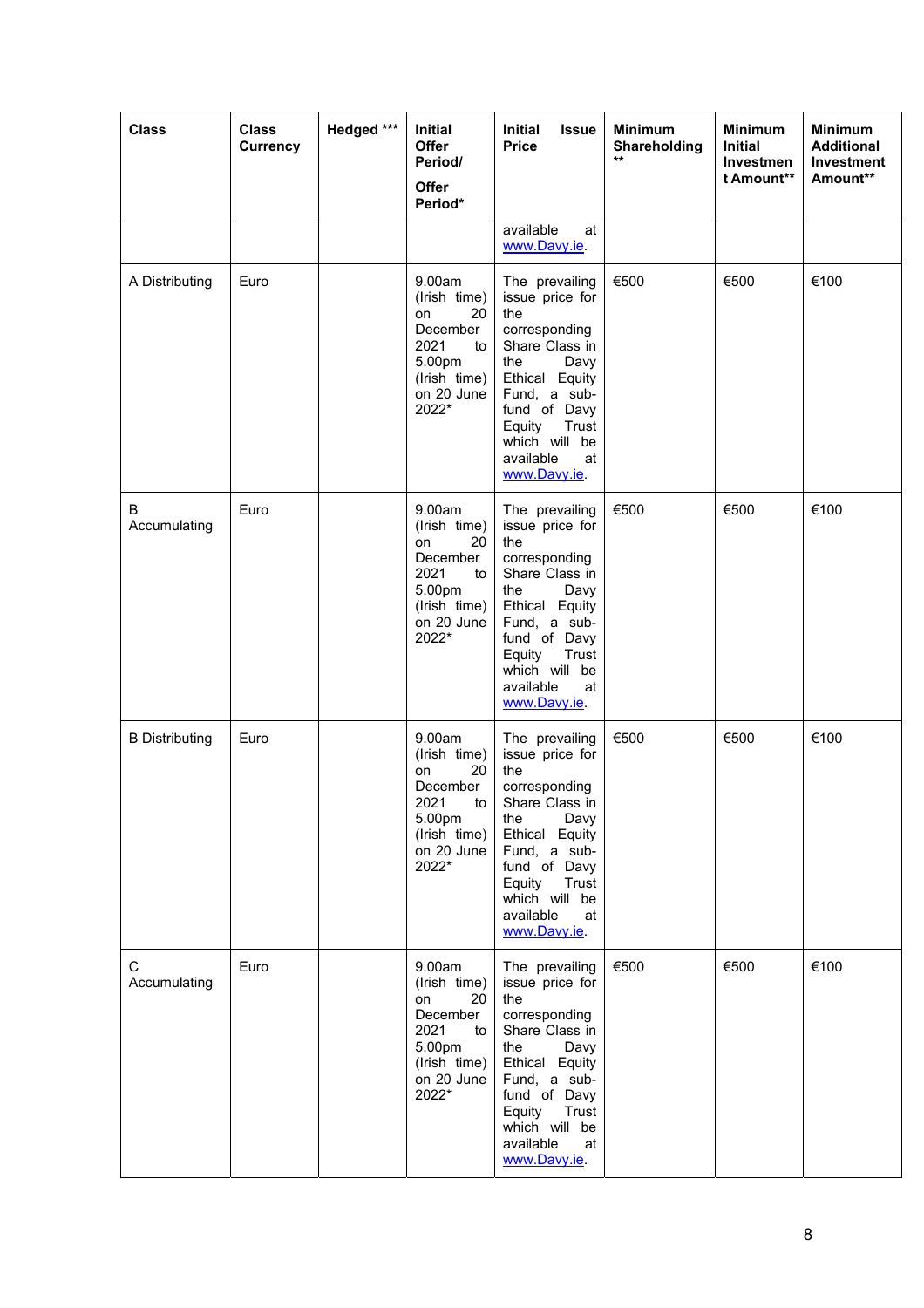| <b>Class</b>      | <b>Class</b><br><b>Currency</b> | Hedged *** | Initial<br>Offer<br>Period/<br><b>Offer</b><br>Period*                                                        | <b>Initial</b><br><b>Issue</b><br><b>Price</b>                                                                                                                                                                      | <b>Minimum</b><br>Shareholding<br>$\star\star$ | <b>Minimum</b><br><b>Initial</b><br>Investmen<br>t Amount** | <b>Minimum</b><br><b>Additional</b><br>Investment<br>Amount** |
|-------------------|---------------------------------|------------|---------------------------------------------------------------------------------------------------------------|---------------------------------------------------------------------------------------------------------------------------------------------------------------------------------------------------------------------|------------------------------------------------|-------------------------------------------------------------|---------------------------------------------------------------|
| D<br>Accumulating | Euro                            |            | 9.00am<br>(Irish time)<br>20<br>on<br>December<br>2021<br>to<br>5.00pm<br>(Irish time)<br>on 20 June<br>2022* | The prevailing<br>issue price for<br>the<br>corresponding<br>Share Class in<br>the<br>Davy<br>Ethical Equity<br>Fund, a sub-<br>fund of Davy<br>Equity<br>Trust<br>which will be<br>available<br>at<br>www.Davy.ie. | €500                                           | €500                                                        | €100                                                          |
| Е<br>Accumulating | Euro                            |            | 9.00am<br>(Irish time)<br>20<br>on<br>December<br>2021<br>to<br>5.00pm<br>(Irish time)<br>on 20 June<br>2022* | The prevailing<br>issue price for<br>the<br>corresponding<br>Share Class in<br>the<br>Davy<br>Ethical Equity<br>Fund, a sub-<br>fund of Davy<br>Trust<br>Equity<br>which will be<br>available<br>at<br>www.Davy.ie. | €500                                           | €500                                                        | €100                                                          |
| F<br>Accumulating | Euro                            |            | 9.00am<br>(Irish time)<br>20<br>on<br>December<br>2021<br>to<br>5.00pm<br>(Irish time)<br>on 20 June<br>2022* | The prevailing<br>issue price for<br>the<br>corresponding<br>Share Class in<br>the<br>Davy<br>Ethical Equity<br>Fund, a sub-<br>fund of Davy<br>Equity<br>Trust<br>which will be<br>available<br>at<br>www.Davy.ie. | €500                                           | €500                                                        | €100                                                          |
| G<br>Accumulating | Euro                            |            | 9.00am<br>(Irish time)<br>on<br>20<br>December<br>2021<br>to<br>5.00pm<br>(Irish time)<br>on 20 June<br>2022* | The prevailing<br>issue price for<br>the<br>corresponding<br>Share Class in<br>the<br>Davy<br>Ethical Equity<br>Fund, a sub-<br>fund of Davy<br>Equity<br>Trust<br>which will be<br>available<br>at<br>www.Davy.ie. | €500                                           | €500                                                        | €100                                                          |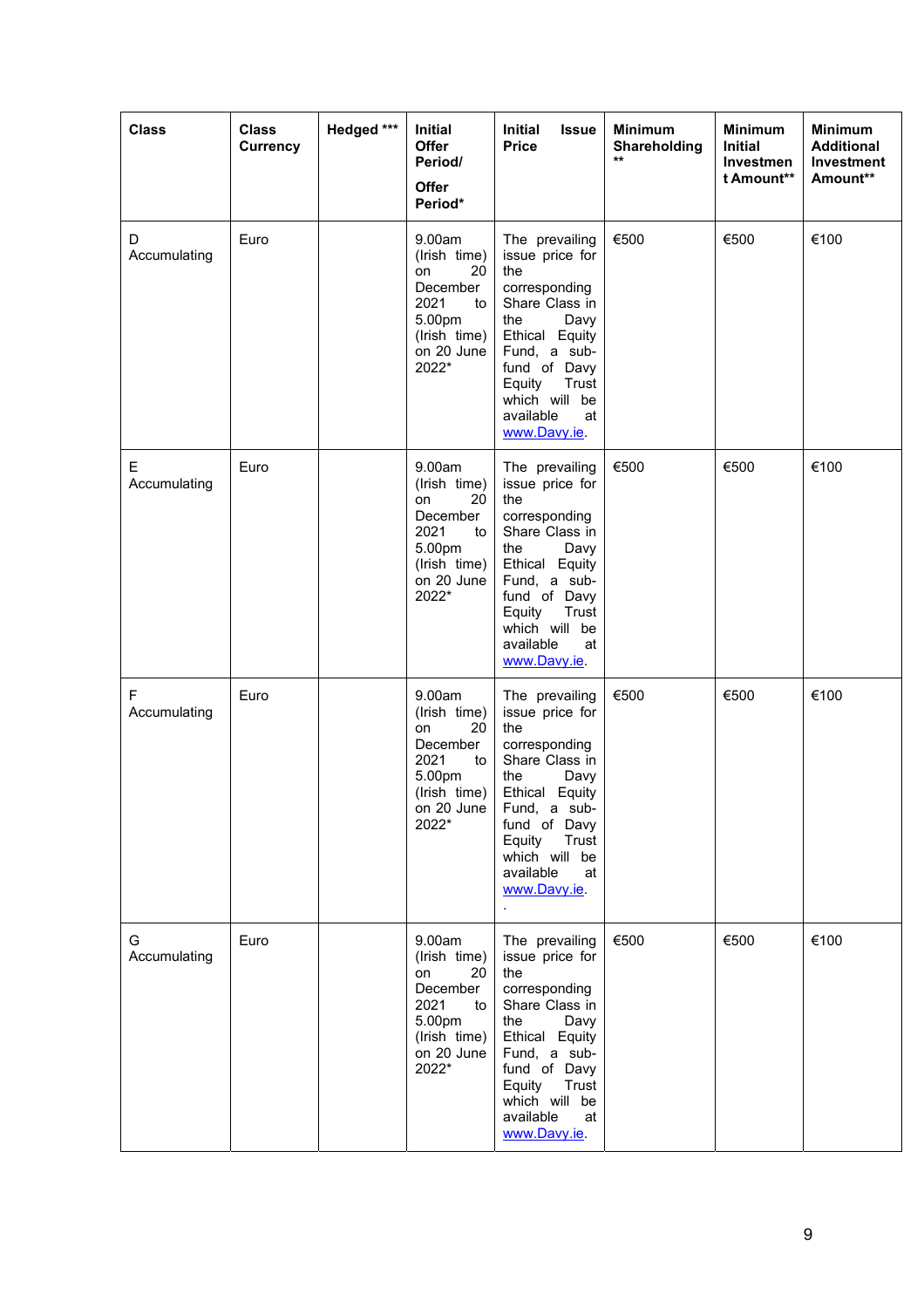| <b>Class</b>       | <b>Class</b><br><b>Currency</b> | Hedged *** | Initial<br>Offer<br>Period/<br>Offer<br>Period*                                                               | Initial<br><b>Issue</b><br><b>Price</b>                                                                                                                                                                             | <b>Minimum</b><br>Shareholding<br>$\star\star$ | <b>Minimum</b><br><b>Initial</b><br>Investmen<br>t Amount** | <b>Minimum</b><br><b>Additional</b><br><b>Investment</b><br>Amount** |
|--------------------|---------------------------------|------------|---------------------------------------------------------------------------------------------------------------|---------------------------------------------------------------------------------------------------------------------------------------------------------------------------------------------------------------------|------------------------------------------------|-------------------------------------------------------------|----------------------------------------------------------------------|
| H.<br>Accumulating | Euro                            |            | 9.00am<br>(Irish time)<br>on<br>20<br>December<br>2021<br>to<br>5.00pm<br>(Irish time)<br>on 20 June<br>2022* | The prevailing<br>issue price for<br>the<br>corresponding<br>Share Class in<br>the<br>Davy<br>Ethical Equity<br>Fund, a sub-<br>fund of Davy<br>Equity<br>Trust<br>which will be<br>available<br>at<br>www.Davy.ie. | €500                                           | €500                                                        | €100                                                                 |
| I Accumulating     | Euro                            |            | 9.00am<br>(Irish time)<br>20<br>on<br>December<br>2021<br>to<br>5.00pm<br>(Irish time)<br>on 20 June<br>2022* | The prevailing<br>issue price for<br>the<br>corresponding<br>Share Class in<br>the<br>Davy<br>Ethical Equity<br>Fund, a sub-<br>fund of Davy<br>Equity<br>Trust<br>which will be<br>available<br>at<br>www.Davy.ie. | €500                                           | €500                                                        | €100                                                                 |
| J Distributing     | Euro                            |            | 9.00am<br>(Irish time)<br>20<br>on<br>December<br>2021<br>to<br>5.00pm<br>(Irish time)<br>on 20 June<br>2022* | The prevailing<br>issue price for<br>the<br>corresponding<br>Share Class in<br>the<br>Davy<br>Ethical Equity<br>Fund, a sub-<br>fund of Davy<br>Equity<br>Trust<br>which will be<br>available<br>at<br>www.Davy.ie. | €500                                           | €500                                                        | €100                                                                 |
| K Distributing     | Euro                            |            | 9.00am<br>(Irish time)<br>20<br>on<br>December<br>2021<br>to<br>5.00pm<br>(Irish time)<br>on 20 June<br>2022* | The prevailing<br>issue price for<br>the<br>corresponding<br>Share Class in<br>the<br>Davy<br>Ethical Equity<br>Fund, a sub-<br>fund of Davy<br>Equity<br>Trust<br>which will be<br>available<br>at<br>www.Davy.ie. | €500                                           | €500                                                        | €100                                                                 |
| L Distributing     | Euro                            |            | 9.00am<br>(Irish time)<br>20<br>on                                                                            | The prevailing<br>issue price for<br>the                                                                                                                                                                            | €500                                           | €500                                                        | €100                                                                 |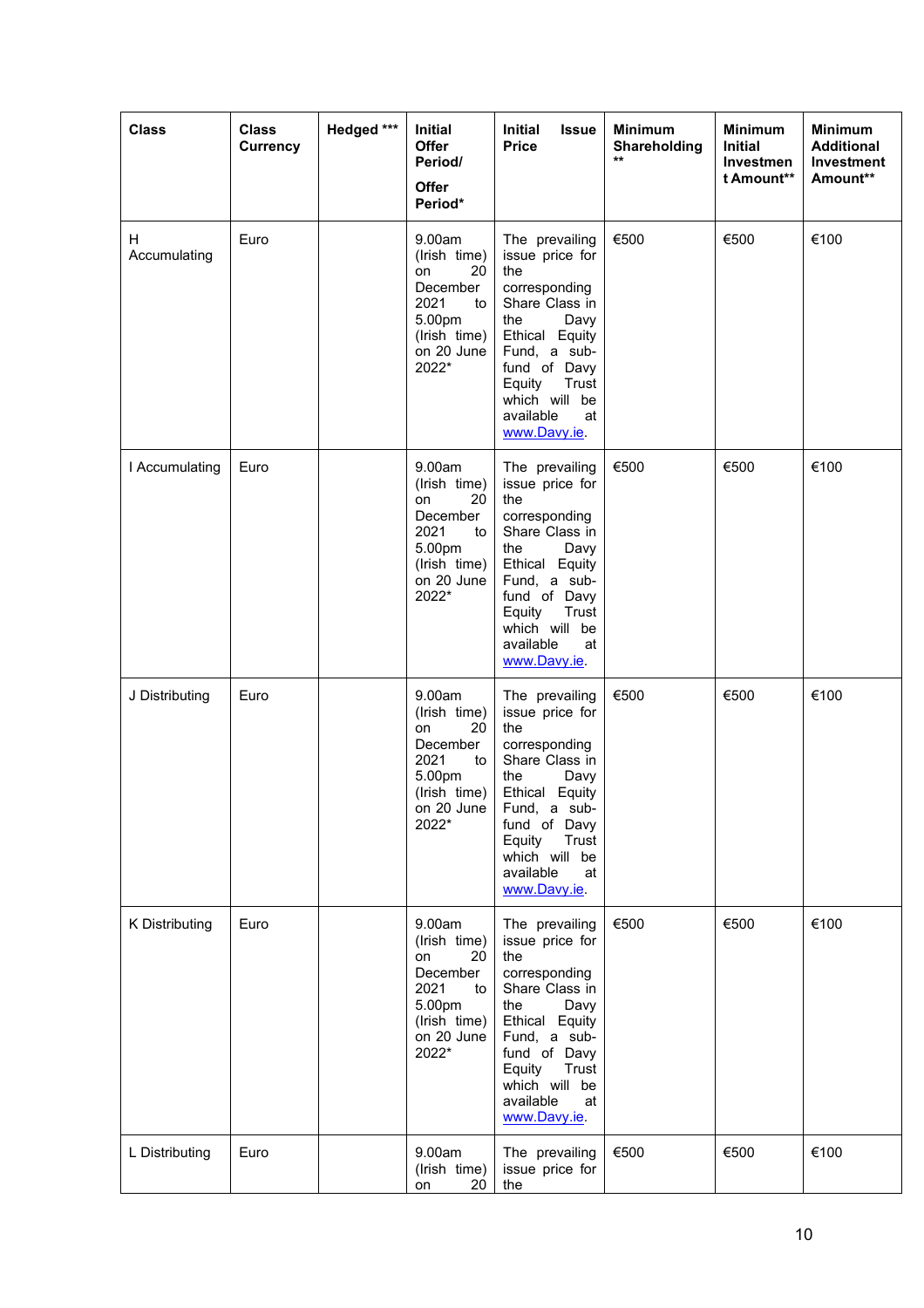| <b>Class</b>      | <b>Class</b><br><b>Currency</b> | Hedged *** | Initial<br>Offer<br>Period/<br><b>Offer</b><br>Period*                                                        | <b>Initial</b><br><b>Issue</b><br><b>Price</b>                                                                                                                                                                      | <b>Minimum</b><br>Shareholding<br>$\star\star$ | <b>Minimum</b><br><b>Initial</b><br>Investmen<br>t Amount** | <b>Minimum</b><br><b>Additional</b><br>Investment<br>Amount** |
|-------------------|---------------------------------|------------|---------------------------------------------------------------------------------------------------------------|---------------------------------------------------------------------------------------------------------------------------------------------------------------------------------------------------------------------|------------------------------------------------|-------------------------------------------------------------|---------------------------------------------------------------|
|                   |                                 |            | December<br>2021<br>to<br>5.00pm<br>(Irish time)<br>on 20 June<br>2022*                                       | corresponding<br>Share Class in<br>the<br>Davy<br>Ethical Equity<br>Fund, a sub-<br>fund of Davy<br>Equity<br>Trust<br>which will be<br>available<br>at<br>www.Davy.ie.                                             |                                                |                                                             |                                                               |
| M Distributing    | Euro                            |            | 9.00am<br>(Irish time)<br>20<br>on<br>December<br>2021<br>to<br>5.00pm<br>(Irish time)<br>on 20 June<br>2022* | The prevailing<br>issue price for<br>the<br>corresponding<br>Share Class in<br>the<br>Davy<br>Ethical Equity<br>Fund, a sub-<br>fund of Davy<br>Equity<br>Trust<br>which will be<br>available<br>at<br>www.Davy.ie. | €500                                           | €500                                                        | €100                                                          |
| N Distributing    | Euro                            |            | 9.00am<br>(Irish time)<br>20<br>on<br>December<br>2021<br>to<br>5.00pm<br>(Irish time)<br>on 20 June<br>2022* | The prevailing<br>issue price for<br>the<br>corresponding<br>Share Class in<br>the<br>Davy<br>Ethical Equity<br>Fund, a sub-<br>fund of Davy<br>Equity<br>Trust<br>which will be<br>available<br>at<br>www.Davy.ie. | €500                                           | €500                                                        | €100                                                          |
| O<br>Accumulating | Sterling                        |            | 9.00am<br>(Irish time)<br>on<br>20<br>December<br>2021<br>to<br>5.00pm<br>(Irish time)<br>on 20 June<br>2022* | The prevailing<br>issue price for<br>the<br>corresponding<br>Share Class in<br>the<br>Davy<br>Ethical Equity<br>Fund, a sub-<br>fund of Davy<br>Equity<br>Trust<br>which will be<br>available<br>at<br>www.Davy.ie. | £500                                           | £500                                                        | £100                                                          |
| P Distributing    | Sterling                        |            | 9.00am<br>(Irish time)<br>20<br>on<br>December<br>2021<br>to<br>5.00pm                                        | The prevailing<br>issue price for<br>the<br>corresponding<br>Share Class in<br>the<br>Davy                                                                                                                          | £500                                           | £500                                                        | £100                                                          |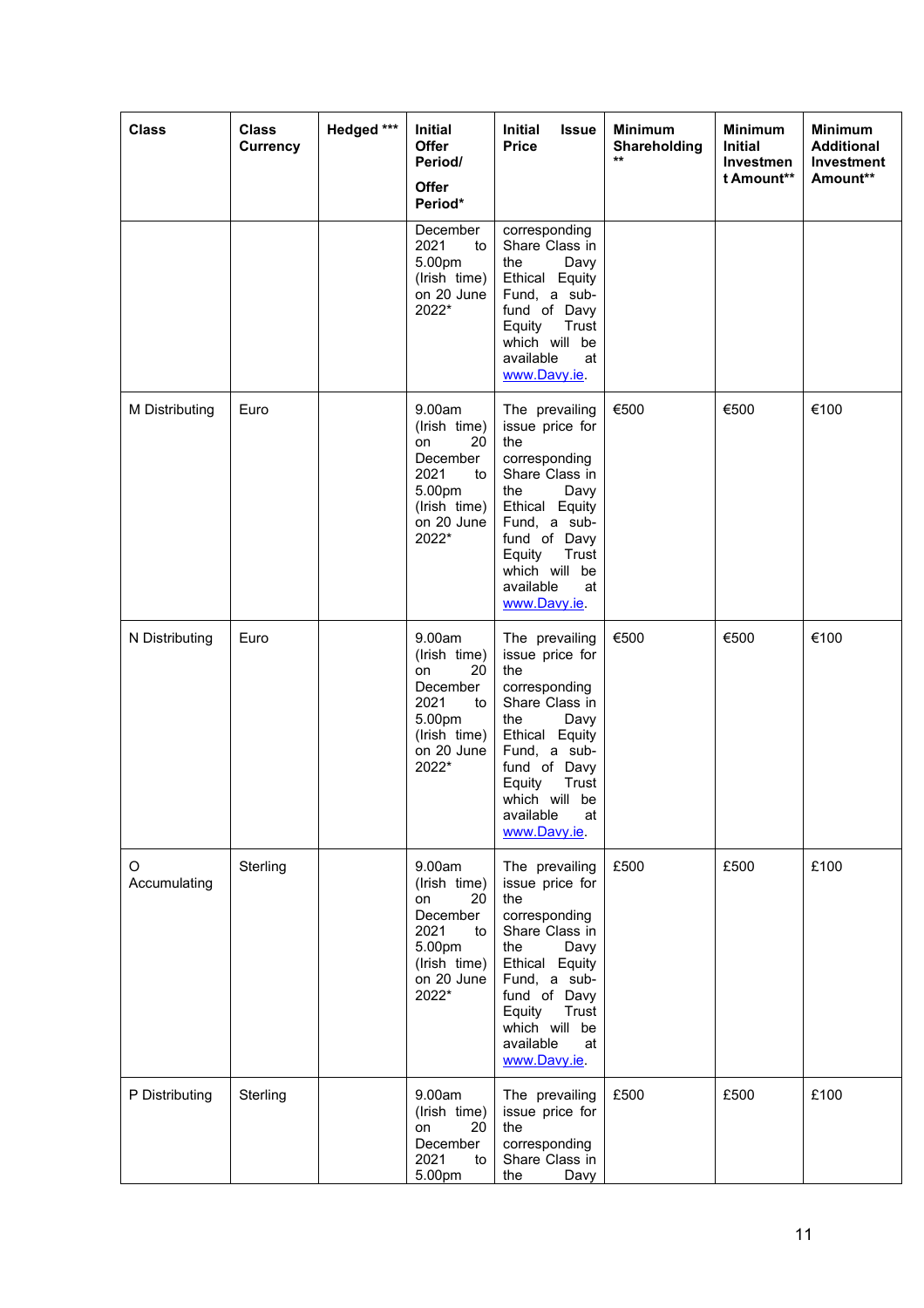| <b>Class</b>      | <b>Class</b><br>Currency | Hedged *** | Initial<br><b>Offer</b><br>Period/<br><b>Offer</b><br>Period*                                                 | Initial<br><b>Issue</b><br><b>Price</b>                                                                                                                                                                             | <b>Minimum</b><br>Shareholding<br>$\star\star$ | <b>Minimum</b><br><b>Initial</b><br>Investmen<br>t Amount** | <b>Minimum</b><br><b>Additional</b><br><b>Investment</b><br>Amount** |
|-------------------|--------------------------|------------|---------------------------------------------------------------------------------------------------------------|---------------------------------------------------------------------------------------------------------------------------------------------------------------------------------------------------------------------|------------------------------------------------|-------------------------------------------------------------|----------------------------------------------------------------------|
|                   |                          |            | (Irish time)<br>on 20 June<br>2022*                                                                           | Ethical Equity<br>Fund, a sub-<br>fund of Davy<br>Equity<br>Trust<br>which will be<br>available<br>at<br>www.Davy.ie.                                                                                               |                                                |                                                             |                                                                      |
| Q<br>Accumulating | Sterling                 |            | 9.00am<br>(Irish time)<br>20<br>on<br>December<br>2021<br>to<br>5.00pm<br>(Irish time)<br>on 20 June<br>2022* | The prevailing<br>issue price for<br>the<br>corresponding<br>Share Class in<br>Davy<br>the<br>Ethical Equity<br>Fund, a sub-<br>fund of Davy<br>Equity<br>Trust<br>which will be<br>available<br>at<br>www.Davy.ie. | £500                                           | £500                                                        | £100                                                                 |
| R Distributing    | Euro                     |            | 9.00am<br>(Irish time)<br>20<br>on<br>December<br>2021<br>to<br>5.00pm<br>(Irish time)<br>on 20 June<br>2022* | €1                                                                                                                                                                                                                  | €500                                           | €500                                                        | €100                                                                 |
| S<br>Accumulating | Sterling                 |            | 9.00am<br>(Irish time)<br>20<br>on<br>December<br>2021<br>to<br>5.00pm<br>(Irish time)<br>on 20 June<br>2022* | The prevailing<br>issue price for<br>the<br>corresponding<br>Share Class in<br>the<br>Davy<br>Ethical Equity<br>Fund, a sub-<br>fund of Davy<br>Equity<br>Trust<br>which will be<br>available<br>at<br>www.Davy.ie. | £500                                           | £500                                                        | £100                                                                 |
| T Distributing    | Sterling                 |            | 9.00am<br>(Irish time)<br>20<br>on<br>December<br>2021<br>to<br>5.00pm<br>(Irish time)<br>on 20 June<br>2022* | The prevailing<br>issue price for<br>the<br>corresponding<br>Share Class in<br>the<br>Davy<br>Ethical Equity<br>Fund, a sub-<br>fund of Davy<br>Equity<br>Trust<br>which will be<br>available<br>at<br>www.Davy.ie. | £500                                           | £500                                                        | £100                                                                 |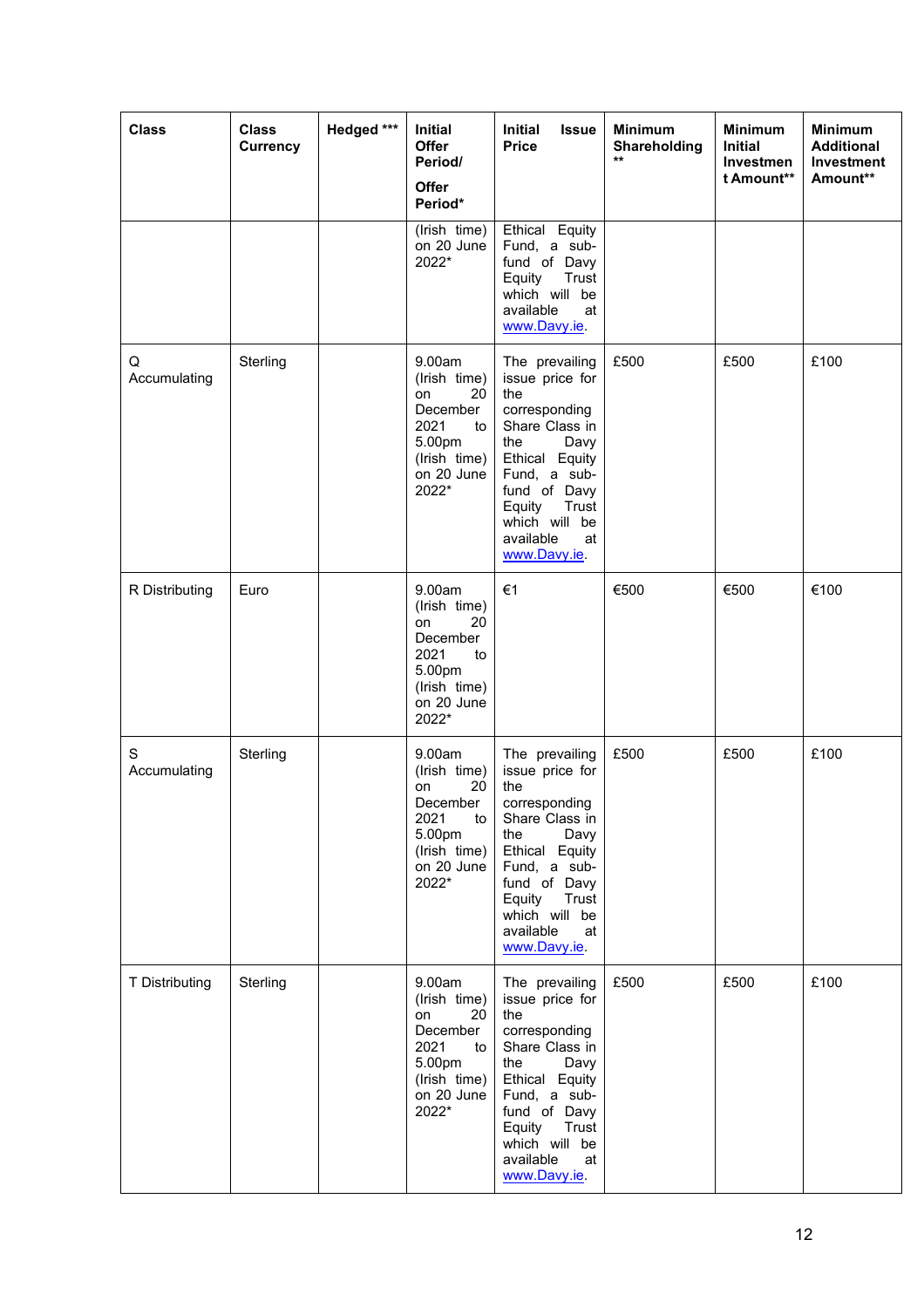| <b>Class</b>      | <b>Class</b><br>Currency | Hedged *** | Initial<br><b>Offer</b><br>Period/<br>Offer<br>Period*                                                        | <b>Initial</b><br><b>Issue</b><br><b>Price</b>                                                                                                                                                                      | <b>Minimum</b><br>Shareholding<br>$\star\star$ | <b>Minimum</b><br><b>Initial</b><br>Investmen<br>t Amount** | <b>Minimum</b><br><b>Additional</b><br>Investment<br>Amount** |
|-------------------|--------------------------|------------|---------------------------------------------------------------------------------------------------------------|---------------------------------------------------------------------------------------------------------------------------------------------------------------------------------------------------------------------|------------------------------------------------|-------------------------------------------------------------|---------------------------------------------------------------|
| U<br>Accumulating | Sterling                 |            | 9.00am<br>(Irish time)<br>20<br>on<br>December<br>2021<br>to<br>5.00pm<br>(Irish time)<br>on 20 June<br>2022* | £1                                                                                                                                                                                                                  | £500                                           | £500                                                        | £100                                                          |
| V Distributing    | Sterling                 |            | 9.00am<br>(Irish time)<br>20<br>on<br>December<br>2021<br>to<br>5.00pm<br>(Irish time)<br>on 20 June<br>2022* | £1                                                                                                                                                                                                                  | £500                                           | £500                                                        | £100                                                          |
| X<br>Accumulating | Sterling                 |            | 9.00am<br>(Irish time)<br>20<br>on<br>December<br>2021<br>to<br>5.00pm<br>(Irish time)<br>on 20 June<br>2022* | The prevailing<br>issue price for<br>the<br>corresponding<br>Share Class in<br>Davy<br>the<br>Ethical Equity<br>Fund, a sub-<br>fund of Davy<br>Equity<br>Trust<br>which will be<br>available<br>at<br>www.Davy.ie. | £500                                           | £500                                                        | £100                                                          |
| Y Distributing    | Sterling                 |            | 9.00am<br>(Irish time)<br>20<br>on<br>December<br>2021<br>to<br>5.00pm<br>(Irish time)<br>on 20 June<br>2022* | The prevailing<br>issue price for<br>the<br>corresponding<br>Share Class in<br>Davy<br>the<br>Ethical Equity<br>Fund, a sub-<br>fund of Davy<br>Equity<br>Trust<br>which will be<br>available<br>at<br>www.Davy.ie. | £500                                           | £500                                                        | £100                                                          |
| Z<br>Accumulating | Sterling                 |            | 9.00am<br>(Irish time)<br>on<br>20<br>December<br>2021<br>to<br>5.00pm<br>(Irish time)<br>on 20 June<br>2022* | £1                                                                                                                                                                                                                  | £500                                           | £500                                                        | £100                                                          |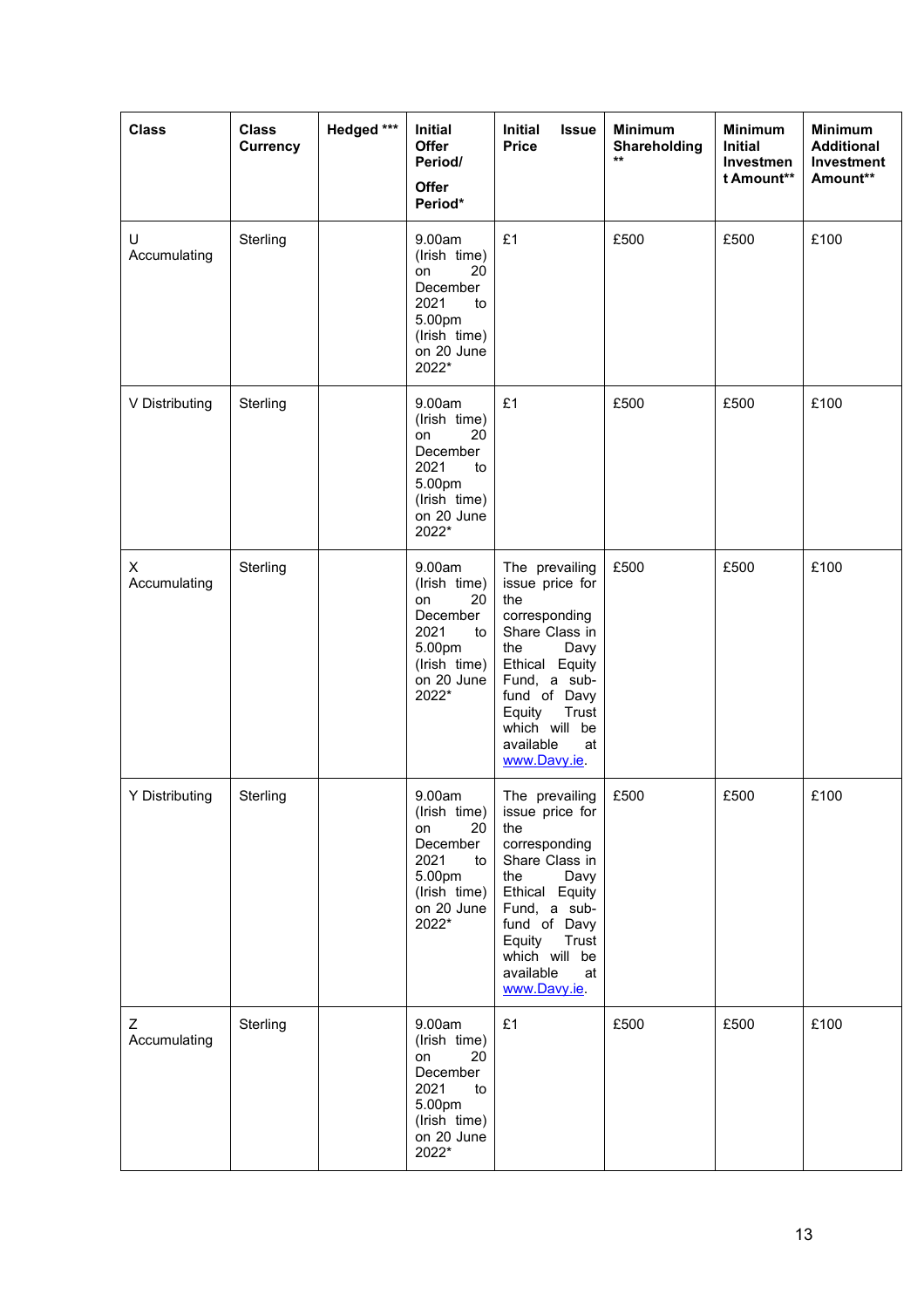| <b>Class</b>           | <b>Class</b><br>Currency | Hedged *** | Initial<br><b>Offer</b><br>Period/<br>Offer<br>Period*                                                        | <b>Initial</b><br><b>Issue</b><br><b>Price</b> | <b>Minimum</b><br>Shareholding<br>$\star\star$ | <b>Minimum</b><br>Initial<br>Investmen<br>t Amount** | <b>Minimum</b><br><b>Additional</b><br>Investment<br>Amount** |
|------------------------|--------------------------|------------|---------------------------------------------------------------------------------------------------------------|------------------------------------------------|------------------------------------------------|------------------------------------------------------|---------------------------------------------------------------|
| Z Distributing         | Sterling                 |            | 9.00am<br>(Irish time)<br>20<br>on<br>December<br>2021<br>to<br>5.00pm<br>(Irish time)<br>on 20 June<br>2022* | £1                                             | £500                                           | £500                                                 | £100                                                          |
| W<br>Accumulating      | Sterling                 |            | 9.00am<br>(Irish time)<br>20<br>on<br>December<br>2021<br>to<br>5.00pm<br>(Irish time)<br>on 20 June<br>2022* | £1                                             | £500                                           | £500                                                 | £100                                                          |
| W Distributing         | Sterling                 |            | 9.00am<br>(Irish time)<br>20<br>on<br>December<br>2021<br>to<br>5.00pm<br>(Irish time)<br>on 20 June<br>2022* | £1                                             | £500                                           | £500                                                 | £100                                                          |
| R<br>Accumulating      | Euro                     |            | 9.00am<br>(Irish time)<br>20<br>on<br>December<br>2021<br>to<br>5.00pm<br>(Irish time)<br>on 20 June<br>2022* | €1                                             | €500                                           | €500                                                 | €100                                                          |
| AA<br>Accumulating     | Euro                     |            | 9.00am<br>(Irish time)<br>20<br>on<br>December<br>2021<br>to<br>5.00pm<br>(Irish time)<br>on 20 June<br>2022* | €1                                             | €500                                           | €500                                                 | €100                                                          |
| <b>AA Distributing</b> | Euro                     |            | 9.00am<br>(Irish time)<br>on<br>20<br>December<br>2021<br>to<br>5.00pm<br>(Irish time)                        | €1                                             | €500                                           | €500                                                 | €100                                                          |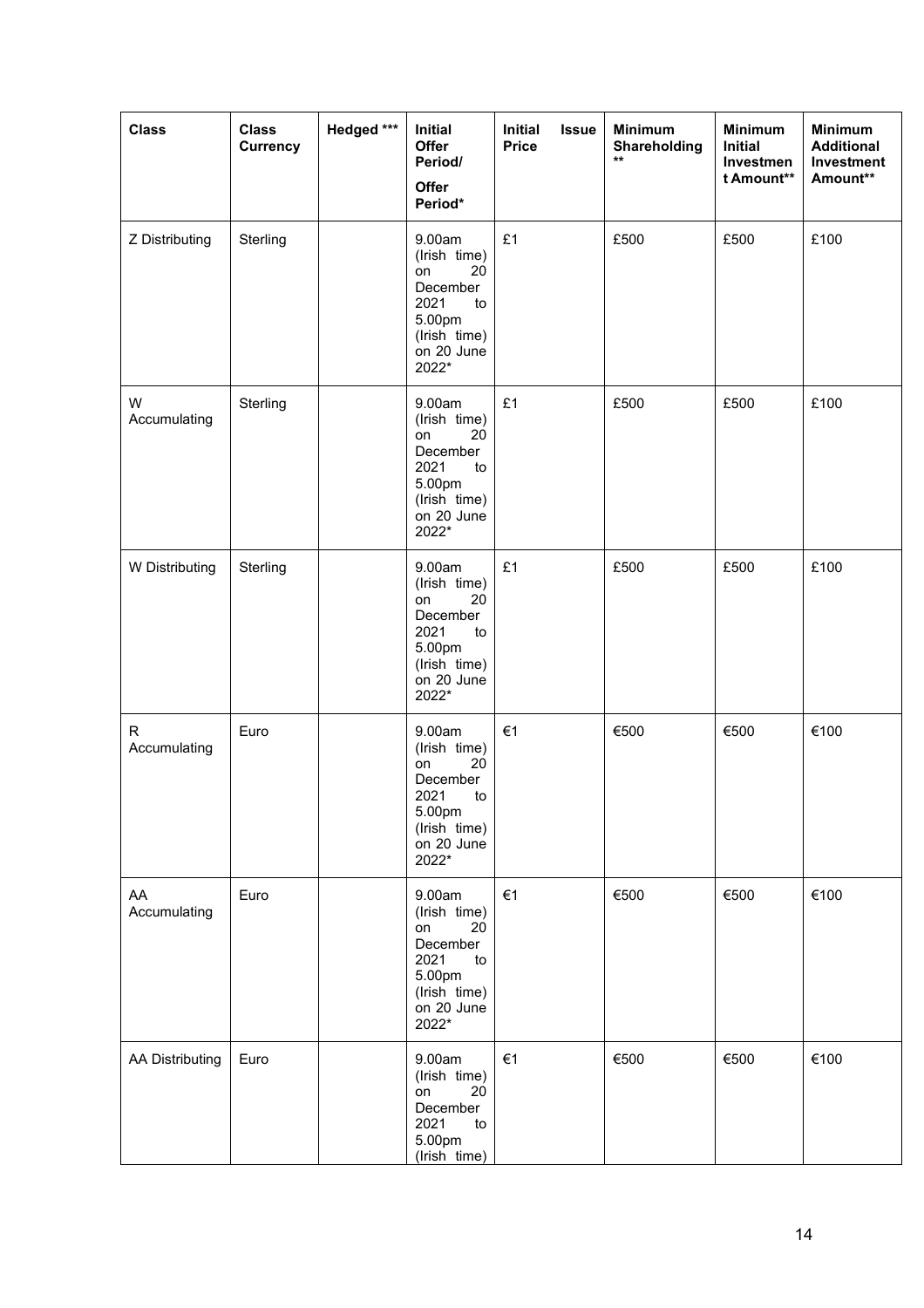| <b>Class</b>              | <b>Class</b><br><b>Currency</b> | Hedged *** | Initial<br>Offer<br>Period/<br><b>Offer</b><br>Period*                                                        | <b>Initial</b><br><b>Issue</b><br><b>Price</b> | <b>Minimum</b><br>Shareholding<br>$\star\star$ | <b>Minimum</b><br>Initial<br><b>Investmen</b><br>t Amount** | <b>Minimum</b><br><b>Additional</b><br><b>Investment</b><br>Amount** |
|---------------------------|---------------------------------|------------|---------------------------------------------------------------------------------------------------------------|------------------------------------------------|------------------------------------------------|-------------------------------------------------------------|----------------------------------------------------------------------|
|                           |                                 |            | on 20 June<br>2022*                                                                                           |                                                |                                                |                                                             |                                                                      |
| <b>BB</b><br>Accumulating | Euro                            |            | 9.00am<br>(Irish time)<br>20<br>on<br>December<br>2021<br>to<br>5.00pm<br>(Irish time)<br>on 20 June<br>2022* | €1                                             | €500                                           | €500                                                        | €100                                                                 |
| <b>BB Distributing</b>    | Euro                            |            | 9.00am<br>(Irish time)<br>20<br>on<br>December<br>2021<br>to<br>5.00pm<br>(Irish time)<br>on 20 June<br>2022* | €1                                             | €500                                           | €500                                                        | €100                                                                 |

Class R Accumulating Shares do not bear any Investment Management Fees or performance fees and are restricted to Davy Group personnel. Shares of any Class cannot be switched for Shares of Class R Accumulating.

\*The Initial Offer Period may be shortened or extended by the Directors. The Central Bank will be notified in advance of any such shortening or extension if subscriptions for Shares have been received and otherwise shall be notified subsequently, on an annual basis.

\*\*Subject to the discretion of the Directors (or their delegate) in each case to allow lesser amounts.

\*\*\*The Company may (but is not obliged to) enter into certain currency related transactions (through the use of FDI as disclosed above in Section 3.2 entitled "**Use of Derivatives and Efficient Portfolio Management Techniques**") in order to hedge the currency exposure of the Classes denominated in a currency other than the Base Currency, as described under the heading "**Hedged Classes**" in the Prospectus. In the case of Classes that are denominated in a currency other than the Base Currency and are not identified as hedged the value of the Shares in the relevant Class will be subject to exchange rate risk in relation to the Base Currency.

Applications for Shares and applications for the redemption of Shares along with all required antimoney laundering documentation must be received by the Dealing Deadline.

Applications for Shares will only be accepted on a cleared funds basis in the Base Currency.

Applications received after the Dealing Deadline for the relevant Dealing Day shall be deemed to have been received by the next Dealing Deadline, save in exceptional circumstances where the Directors may in their absolute discretion (reasons to be documented) determine and provided the Applications are received before the Valuation Point for the relevant Dealing Day. Repurchase requests received after the Dealing Deadline shall be treated as having been received by the following Dealing Deadline, save in exceptional circumstances where the Directors may in their absolute discretion (reasons to be documented) determine and provided they are received before the Valuation Point for the relevant Dealing Day.

Subscription Settlement Date: Subscription monies should be paid to the account specified in the Application Form (or such other account specified by the Administrator) so as to be received by no later than three Business Days after the relevant Dealing Day. If payment in full and/or a properly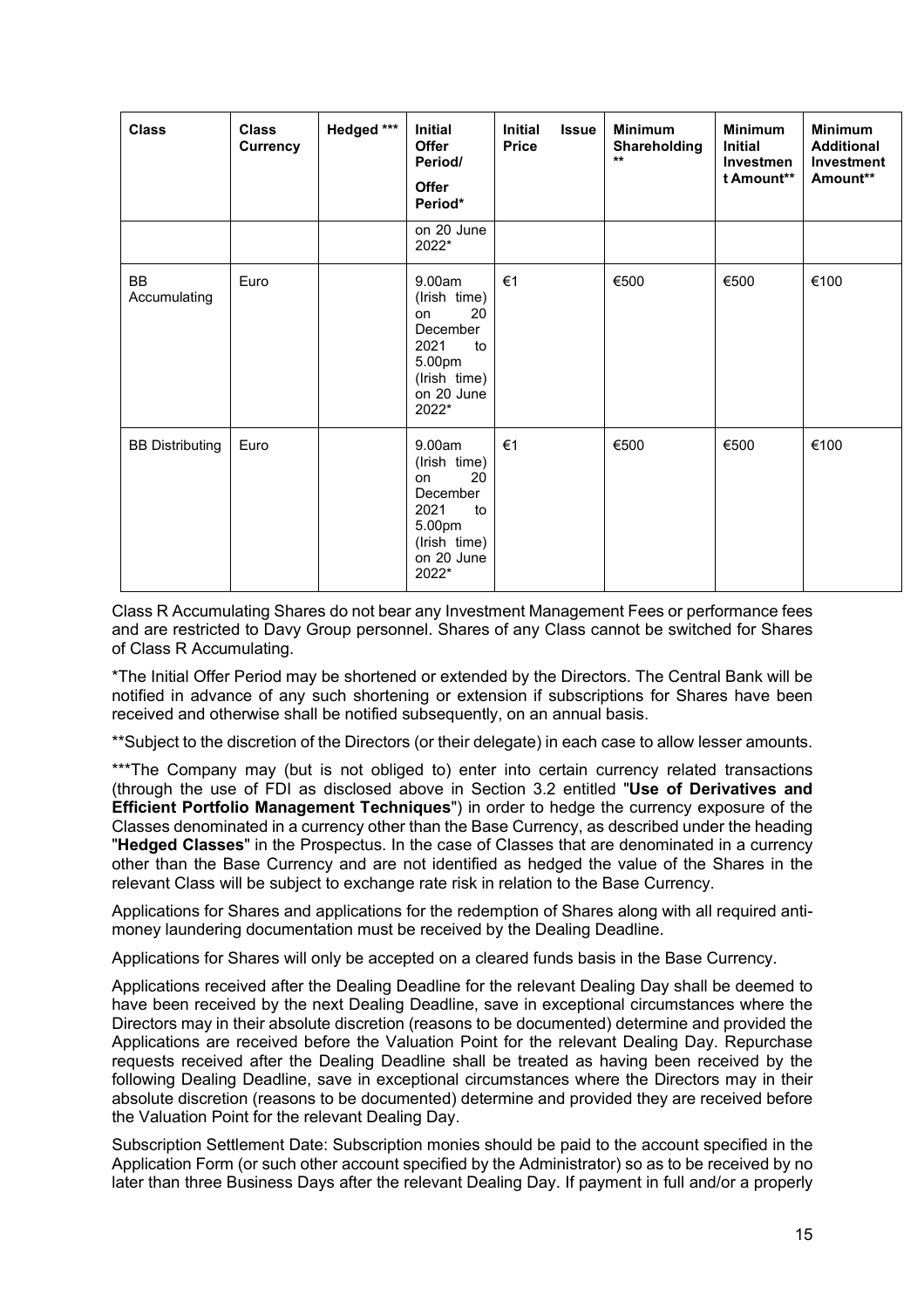completed Application Form along with all required anti-money laundering documentation have not been received by the relevant times stipulated above, the application may be refused.

Redemption Settlement Date: Payment of Repurchase Proceeds will be made by electronic transfer to the account of the redeeming Shareholder at the risk and expense of the Shareholder normally within three Business Days of the relevant Dealing Day and, in all cases, will be paid within ten Business Days of the Dealing Deadline for the relevant Dealing Day, provided that all the required documentation has been furnished to and received by the Administrator.

### 3.8 **Exchange of Shares**

Shareholders may exchange between similar Classes of Shares in accordance with the provisions set out under the heading "**Exchange of Shares**" in the Prospectus. The Directors can refuse an application to exchange between Classes of Shares in accordance with the provisions set out under the heading "**Exchange of Shares**".

### 3.9 **Dividend Policy**

For the Class A Accumulating Shares, Class B Accumulating Shares, the Class C Accumulating Shares, the Class D Accumulating Shares, the Class E Accumulating Shares, the Class F Accumulating Shares, the Class G Accumulating Shares, the Class H Accumulating Shares, the Class I Accumulating Shares, the Class O Accumulating Shares, the Class Q Accumulating Shares, the Class S Accumulating Shares, the Class U Accumulating Shares, the Class X Accumulating Shares, the Class Z Accumulating Shares, the Class W Accumulating Shares, the Class R Accumulating Shares, the Class AA Accumulating Shares and the Class BB Accumulating Shares (the "**Accumulating Share Classes**") (and indicated as such in the table in the section above titled "**Key Information for Buying and Selling Shares**"), it is the present intention of the Directors not to declare or pay dividends, and any income or gains earned by the Fund and these Share Classes, will be reinvested and reflected in the value of the Shares.

For the Class A Distributing Shares, the Class B Distributing Shares, the Class J Distributing Shares, the Class K Distributing Shares, the Class L Distributing Shares, the Class M Distributing Shares, the Class N Distributing Shares, the Class P Distributing Shares, the Class R Distributing Shares, the Class T Distributing Shares, the Class V Distributing Shares, the Class Y Distributing Shares, the Class Z Distributing Shares, Class W Distributing Shares, the Class AA Distributing Shares and the Class BB Distributing Shares (the "**Distributing Share Classes**") (and indicated as such in the table in the section above entitled "**Key Information for Buying and Selling Shares**"), subject to net income being available for distribution, the Directors intend to declare dividends on the Distribution Date and such dividends will be paid on or before the 14<sup>th</sup> Business Day following the Distribution Date to all Shareholders entered on the register of Shareholders at the close of business on the Business Day immediately preceding the Distribution Date and therefore applicants for Shares to be dealt on or after the Distribution Date will not be entitled to the distribution paid in respect of such Distribution Date but Shareholders seeking to repurchase their Shares on or after the Distribution Date will receive the distribution paid in respect of such Distribution Date.

The Directors reserve the right to increase or decrease the frequency of dividend payments, if any, at their discretion for the Distributing Share Classes. In the event of a change of policy full details will be disclosed in an updated Supplement and Shareholders will be notified in advance. Under the Constitution, dividends may be paid out of the profits, being: (i) the accumulated revenue (consisting of all revenue accrued including interest and dividends) less expenses; and/or (ii) realised and unrealised capital gains on the disposal/valuation of investments and other funds less realised and unrealised accumulated capital losses of the Fund; or (iii) out of capital.

Dividends are paid out of capital to allow the provision of income to Shareholders of the Distributing Share Classes, in the event of insufficient income being in the Fund for a particular period.

Dividends will be paid to Shareholders by electronic transfer to the relevant Shareholder's bank account of record on the initial Application Form in the currency of denomination of the relevant Distributing Share Class at the expense of the payee and within the timeframe outlined above. The net income available for distribution in respect of the relevant Distributing Share Class will be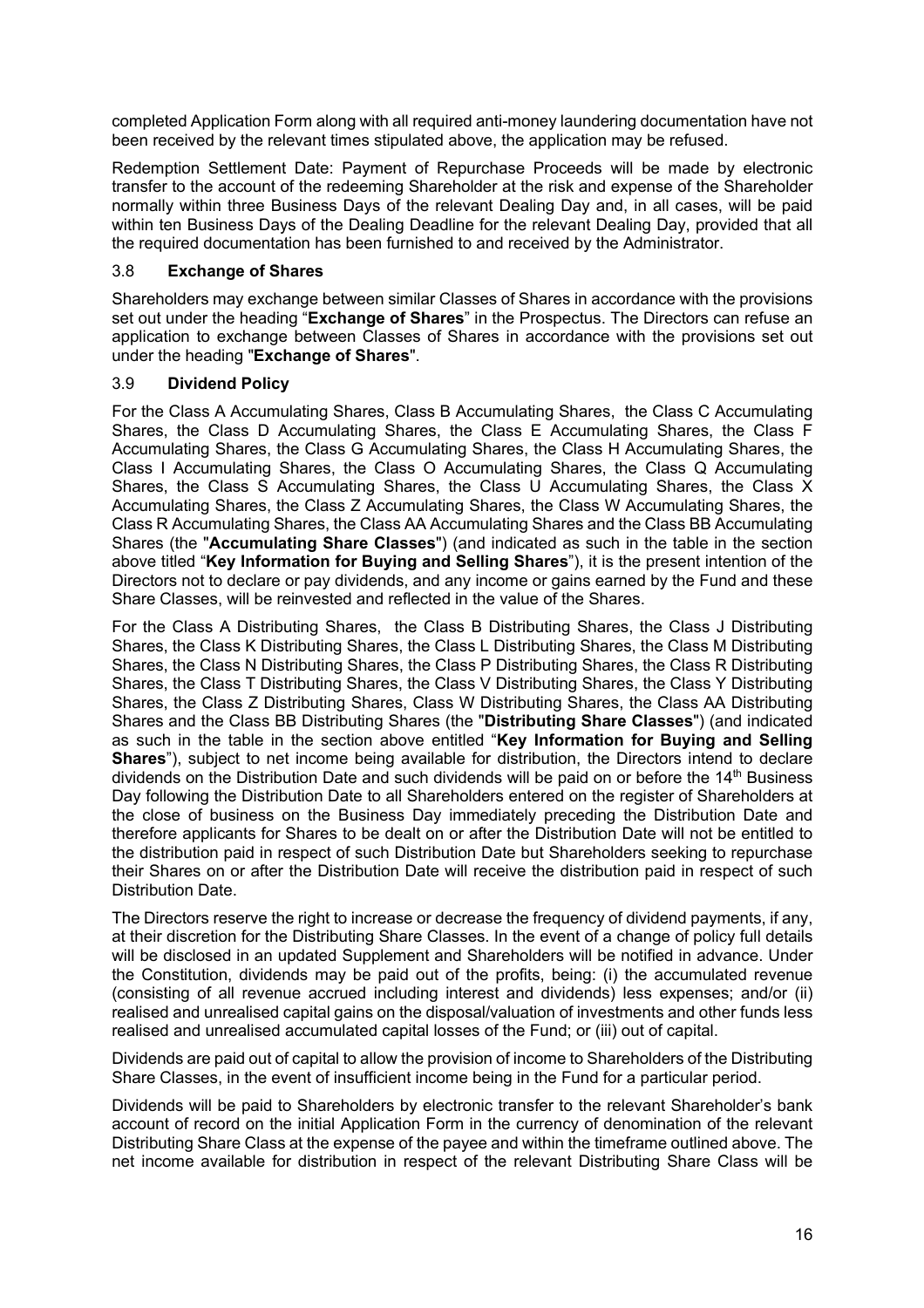determined in accordance with the relevant law and generally accepted accounting principles consistently applied.

Please also refer to the section in the Prospectus entitled "**Dividend Policy**".

# 3.10 **Fees and Expenses**

The following fees and expenses will be incurred by the Company on behalf of the Fund and will affect the Net Asset Value of the relevant Share Class of the Fund.

| <b>Class</b>          | <b>Investment</b><br><b>Management</b><br>Fee | <b>Distributor</b><br>Fee | Administrator<br>Fee                        | <b>Depositary</b><br>Fee               | Performance<br>Fee |
|-----------------------|-----------------------------------------------|---------------------------|---------------------------------------------|----------------------------------------|--------------------|
| <b>A Accumulating</b> | 0.675%                                        | 0%                        | 0.085%                                      | 0.0175%                                | 0%                 |
|                       |                                               |                           | Per annum of the<br>NAV of the Fund         | Per annum of<br>the NAV of<br>the Fund |                    |
| <b>A Distributing</b> | 0.675%                                        | 0%                        | 0.085%                                      | 0.0175%                                | 0%                 |
|                       |                                               |                           | Per annum of the<br>NAV of the Fund         | Per annum of<br>the NAV of<br>the Fund |                    |
| <b>B</b> Accumulating | 1.35%                                         | 0%                        | 0.085%                                      | 0.0175%                                | 0%                 |
|                       |                                               |                           | Per annum of the<br>NAV of the Fund         | Per annum of<br>the NAV of<br>the Fund |                    |
| <b>B Distributing</b> | 1.35%                                         | 0%                        | 0.085%                                      | 0.0175%                                | 0%                 |
|                       |                                               |                           | Per annum of the<br>NAV of the Fund         | Per annum of<br>the NAV of<br>the Fund |                    |
| <b>C</b> Accumulating | 0.90%                                         | 0%                        | 0.085%                                      | 0.0175%                                | 0%                 |
|                       |                                               |                           | Per annum of the<br>NAV of the Fund         | Per annum of<br>the NAV of<br>the Fund |                    |
| <b>D</b> Accumulating | 1%                                            | 0%                        | 0.085%                                      | 0.0175%                                | 0%                 |
|                       |                                               |                           | Per annum of the<br>NAV of the Fund         | Per annum of<br>the NAV of<br>the Fund |                    |
| <b>E</b> Accumulating | 0.55%                                         | 0%                        | 0.085%                                      | 0.0175%                                | 0%                 |
|                       |                                               |                           | Per annum of the $\vert$<br>NAV of the Fund | Per annum of<br>the NAV of<br>the Fund |                    |
| <b>F</b> Accumulating | 0.75%                                         | 0%                        | 0.085%                                      | 0.0175%                                | 0%                 |
|                       |                                               |                           | Per annum of the<br>NAV of the Fund         | Per annum of<br>the NAV of<br>the Fund |                    |
| <b>G Accumulating</b> | 1.10%                                         | 0%                        | 0.085%                                      | 0.0175%                                | 0%                 |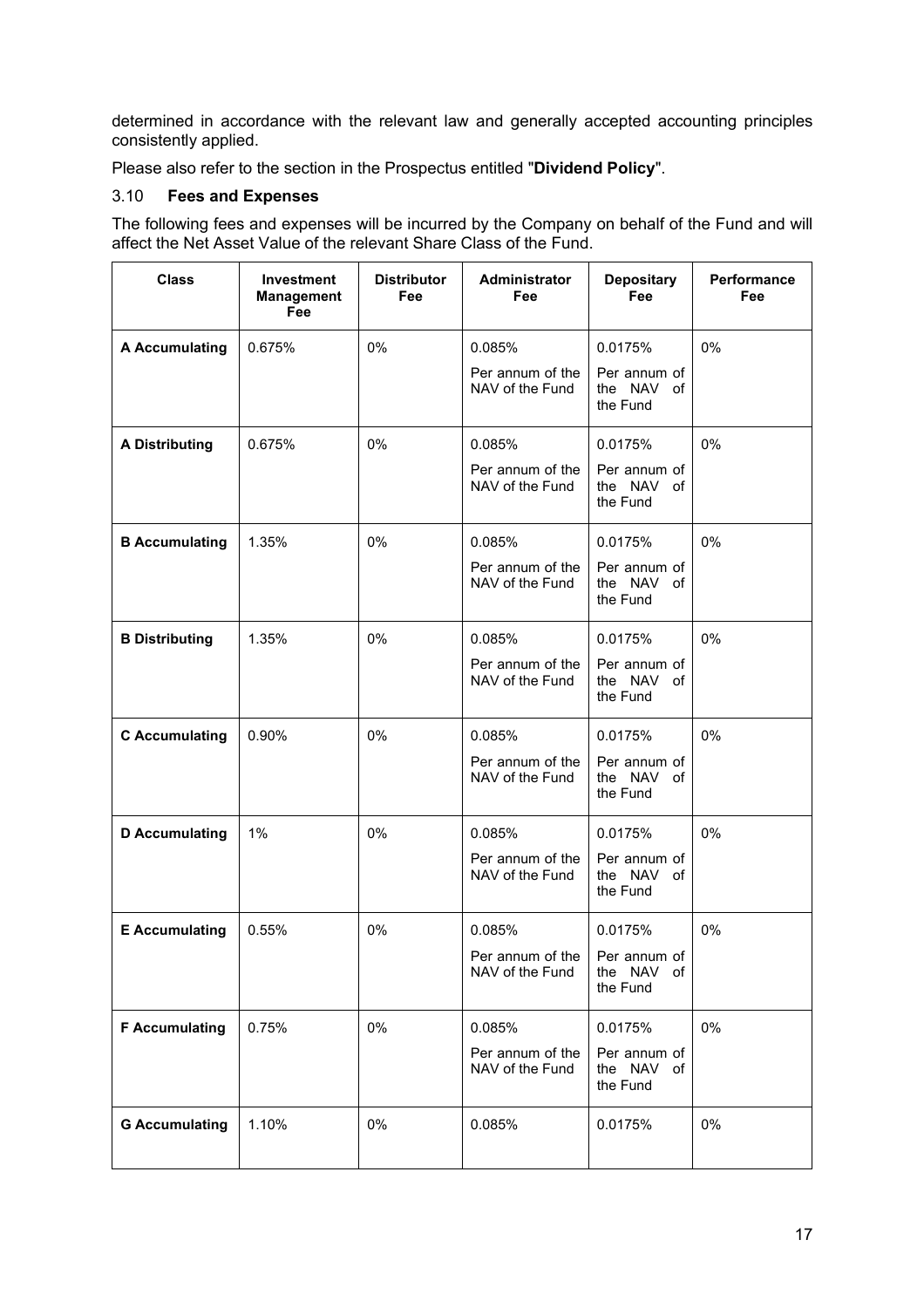|                       |        |    | Per annum of the<br>NAV of the Fund | Per annum of<br>the NAV<br>of<br>the Fund |       |
|-----------------------|--------|----|-------------------------------------|-------------------------------------------|-------|
| <b>H</b> Accumulating | 1.20%  | 0% | 0.085%                              | 0.0175%                                   | 0%    |
|                       |        |    | Per annum of the<br>NAV of the Fund | Per annum of<br>the NAV of<br>the Fund    |       |
| <b>I</b> Accumulating | 1.50%  | 0% | 0.085%                              | 0.0175%                                   | 0%    |
|                       |        |    | Per annum of the<br>NAV of the Fund | Per annum of<br>the NAV of<br>the Fund    |       |
| J Distributing        | 0.55%  | 0% | 0.085%                              | 0.0175%                                   | 0%    |
|                       |        |    | Per annum of the<br>NAV of the Fund | Per annum of<br>the NAV of<br>the Fund    |       |
| <b>K Distributing</b> | 0.75%  | 0% | 0.085%                              | 0.0175%                                   | 0%    |
|                       |        |    | Per annum of the<br>NAV of the Fund | Per annum of<br>the NAV of<br>the Fund    |       |
| <b>L</b> Distributing | 1.10%  | 0% | 0.085%                              | 0.0175%                                   | 0%    |
|                       |        |    | Per annum of the<br>NAV of the Fund | Per annum of<br>the NAV of<br>the Fund    |       |
| <b>M Distributing</b> | 1.20%  | 0% | 0.085%                              | 0.0175%                                   | 0%    |
|                       |        |    | Per annum of the<br>NAV of the Fund | Per annum of<br>the NAV of<br>the Fund    |       |
| <b>N</b> Distributing | 1.50%  | 0% | 0.085%                              | 0.0175%                                   | 0%    |
|                       |        |    | Per annum of the<br>NAV of the Fund | Per annum of<br>the NAV<br>of<br>the Fund |       |
| <b>O</b> Accumulating | 0.675% | 0% | 0.085%                              | 0.0175%                                   | $0\%$ |
|                       |        |    | Per annum of the<br>NAV of the Fund | Per annum of<br>the NAV of<br>the Fund    |       |
| <b>P</b> Distributing | 0.675% | 0% | 0.085%                              | 0.0175%                                   | $0\%$ |
|                       |        |    | Per annum of the<br>NAV of the Fund | Per annum of<br>the NAV of<br>the Fund    |       |
| <b>Q</b> Accumulating | 1.35%  | 0% | 0.085%                              | 0.0175%                                   | 0%    |
|                       |        |    | Per annum of the<br>NAV of the Fund | Per annum of<br>the NAV of<br>the Fund    |       |
|                       |        |    |                                     |                                           |       |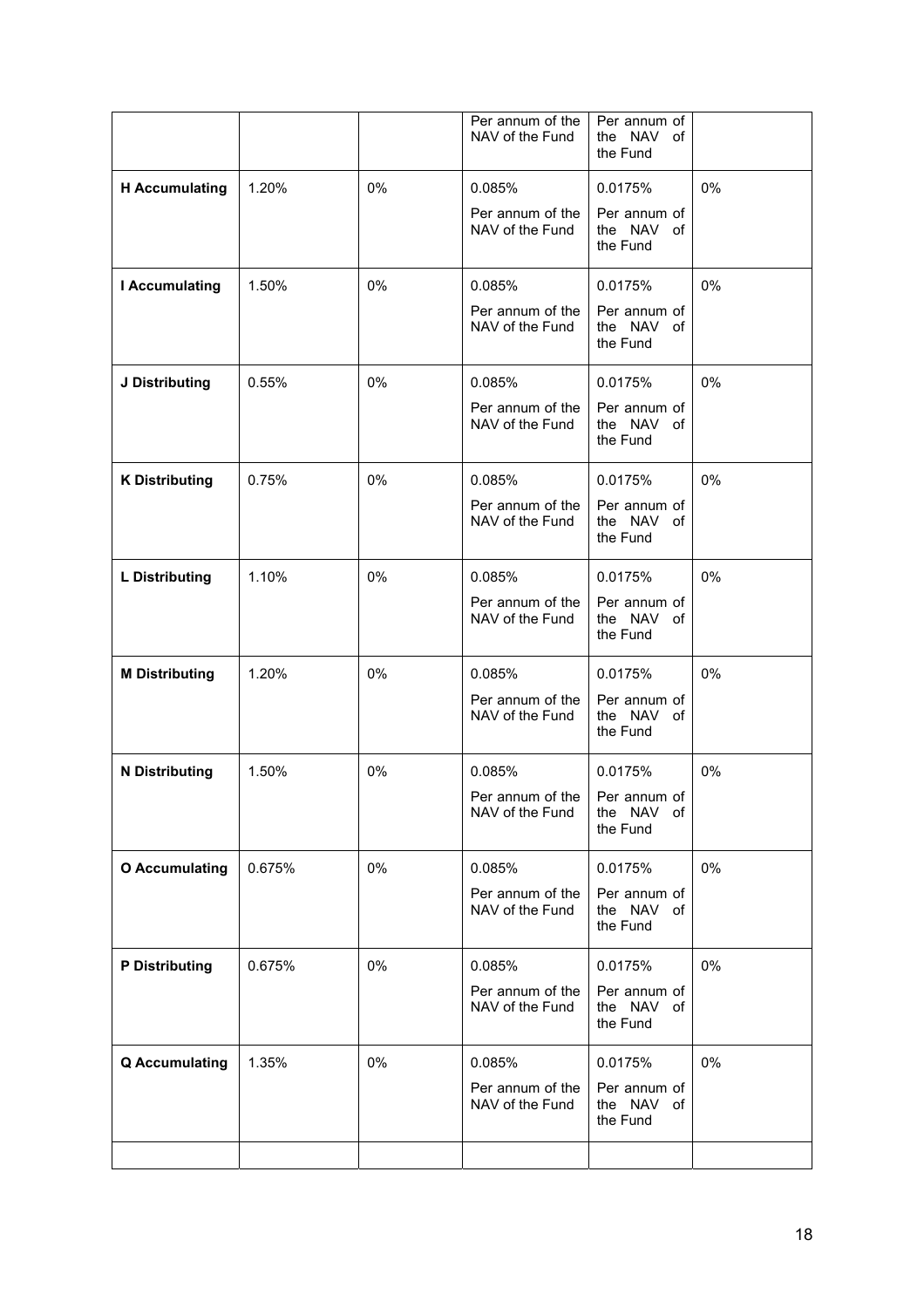| <b>R</b> Distributing | 0%    | 0% | 0.085%                              | 0.0175%                                | 0%    |
|-----------------------|-------|----|-------------------------------------|----------------------------------------|-------|
|                       |       |    | Per annum of the<br>NAV of the Fund | Per annum of<br>the NAV of<br>the Fund |       |
| <b>S</b> Accumulating | 0.55% | 0% | 0.085%                              | 0.0175%                                | 0%    |
|                       |       |    | Per annum of the<br>NAV of the Fund | Per annum of<br>the NAV of<br>the Fund |       |
| <b>T Distributing</b> | 0.55% | 0% | 0.085%                              | 0.0175%                                | 0%    |
|                       |       |    | Per annum of the<br>NAV of the Fund | Per annum of<br>the NAV of<br>the Fund |       |
| <b>U</b> Accumulating | 0.75% | 0% | 0.085%                              | 0.0175%                                | $0\%$ |
|                       |       |    | Per annum of the<br>NAV of the Fund | Per annum of<br>the NAV of<br>the Fund |       |
| <b>V Distributing</b> | 0.75% | 0% | 0.085%                              | 0.0175%                                | 0%    |
|                       |       |    | Per annum of the<br>NAV of the Fund | Per annum of<br>the NAV of<br>the Fund |       |
| X Accumulating        | 1.10% | 0% | 0.085%                              | 0.0175%                                | 0%    |
|                       |       |    | Per annum of the<br>NAV of the Fund | Per annum of<br>the NAV of<br>the Fund |       |
| <b>Y Distributing</b> | 1.10% | 0% | 0.085%                              | 0.0175%                                | 0%    |
|                       |       |    | Per annum of the<br>NAV of the Fund | Per annum of<br>the NAV of<br>the Fund |       |
| <b>Z</b> Accumulating | 1.25% | 0% | 0.085%                              | 0.0175%                                | 0%    |
|                       |       |    | Per annum of the<br>NAV of the Fund | Per annum of<br>the NAV of<br>the Fund |       |
| <b>Z Distributing</b> | 1.25% | 0% | 0.085%                              | 0.0175%                                | 0%    |
|                       |       |    | Per annum of the<br>NAV of the Fund | Per annum of<br>the NAV of<br>the Fund |       |
| <b>W</b> Accumulating | 1.50% | 0% | 0.085%                              | 0.0175%                                | 0%    |
|                       |       |    | Per annum of the<br>NAV of the Fund | Per annum of<br>the NAV of<br>the Fund |       |
| <b>W</b> Distributing | 1.50% | 0% | 0.085%                              | 0.0175%                                | 0%    |
|                       |       |    | Per annum of the<br>NAV of the Fund | Per annum of<br>the NAV of<br>the Fund |       |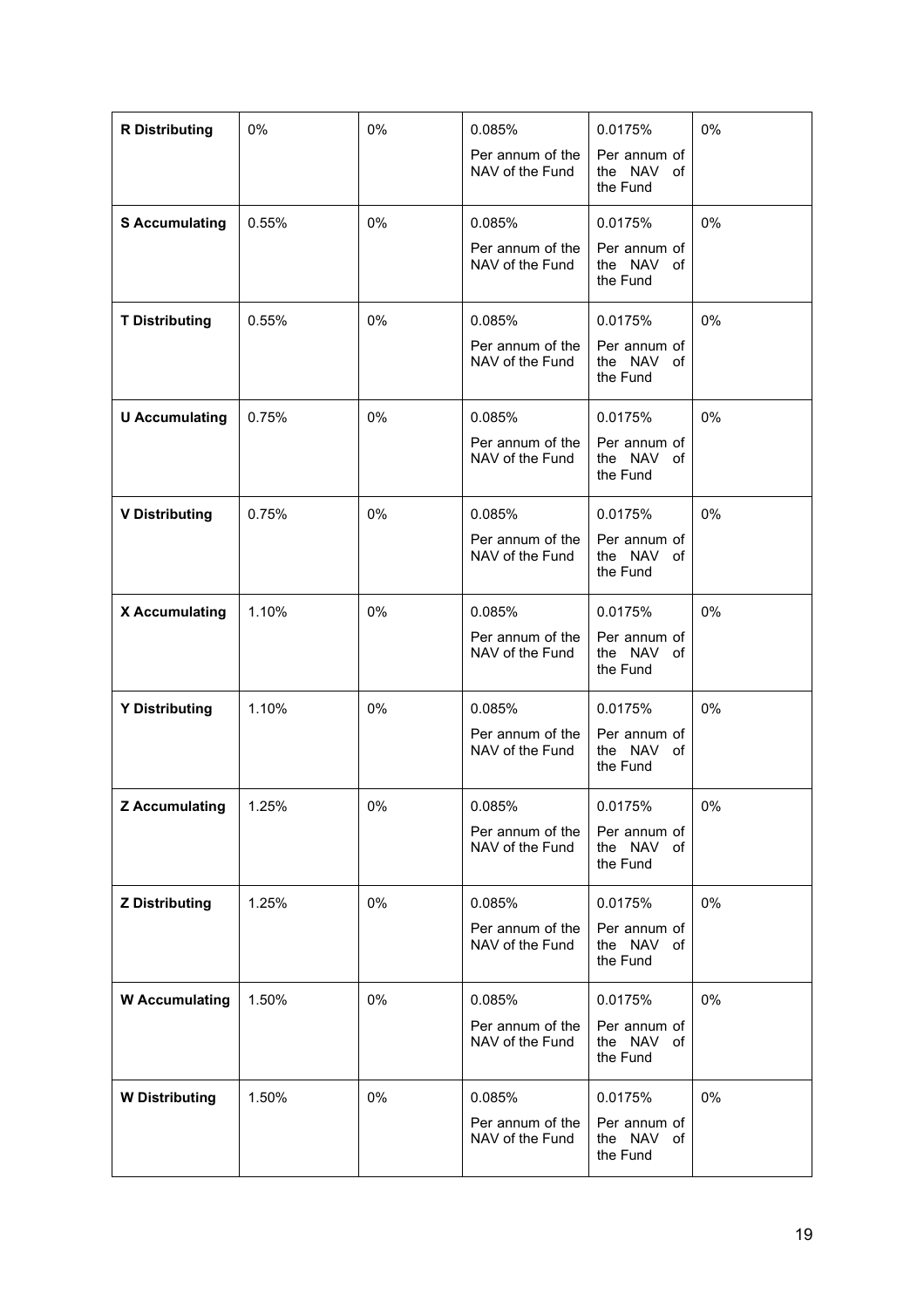| <b>R</b> Accumulating  | 0%    | 0%    | 0.085%<br>Per annum of the<br>NAV of the Fund | 0.0175%<br>Per annum of<br>the NAV of the<br>Fund | 0%    |
|------------------------|-------|-------|-----------------------------------------------|---------------------------------------------------|-------|
| <b>AA Accumulating</b> | 0.35% | 0%    | 0.085%<br>Per annum of the<br>NAV of the Fund | 0.0175%<br>Per annum of<br>the NAV of the<br>Fund | $0\%$ |
| <b>AA Distributing</b> | 0.35% | 0%    | 0.085%<br>Per annum of the<br>NAV of the Fund | 0.0175%<br>Per annum of<br>the NAV of the<br>Fund | 0%    |
| <b>BB</b> Accumulating | 0.50% | $0\%$ | 0.085%<br>Per annum of the<br>NAV of the Fund | 0.0175%<br>Per annum of<br>the NAV of the<br>Fund | $0\%$ |
| <b>BB Distributing</b> | 0.50% | $0\%$ | 0.085%<br>Per annum of the<br>NAV of the Fund | 0.0175%<br>Per annum of<br>the NAV of the<br>Fund | 0%    |

#### **Investment Management Fee & Expenses**

The Investment Manager shall be entitled to the maximum annual Investment Management Fee equal to a percentage of the Net Asset Value of the relevant Class detailed in the above table.

Such fee shall be calculated and accrued at each Valuation Point and payable monthly in arrears.

The Investment Manager is also entitled to its reasonable out-of-pocket expenses out of the assets of the Fund.

#### **Distributor Fee & Expenses**

The Distributor shall be entitled to the maximum annual Distributor Fee equal to a percentage of the Net Asset Value of the relevant Class detailed in the above table.

Such fee shall be calculated and accrued at each Valuation Point and payable monthly in arrears.

The Distributor is also entitled to its reasonable out-of-pocket expenses out of the assets of the Fund.

#### **Depositary Fee & Expenses**

The Depositary shall be entitled to an annual Depositary Fee equal to a percentage of the Net Asset Value of the relevant Class, detailed in the above table, subject to a minimum monthly fee of €600 in respect of the Fund and a transaction fee for each transaction conducted pursuant to the Depositary Agreement which will be charged at normal commercial rates. Such fee shall be calculated and accrued at each Valuation Point and payable monthly in arrears.

The Depositary shall also be entitled to be reimbursed out of the assets of the Fund all agreed subcustodian fees, expenses and transaction charges (which will be charged at normal commercial rates) as agreed with the Directors.

#### **Administrator Fee & Expenses**